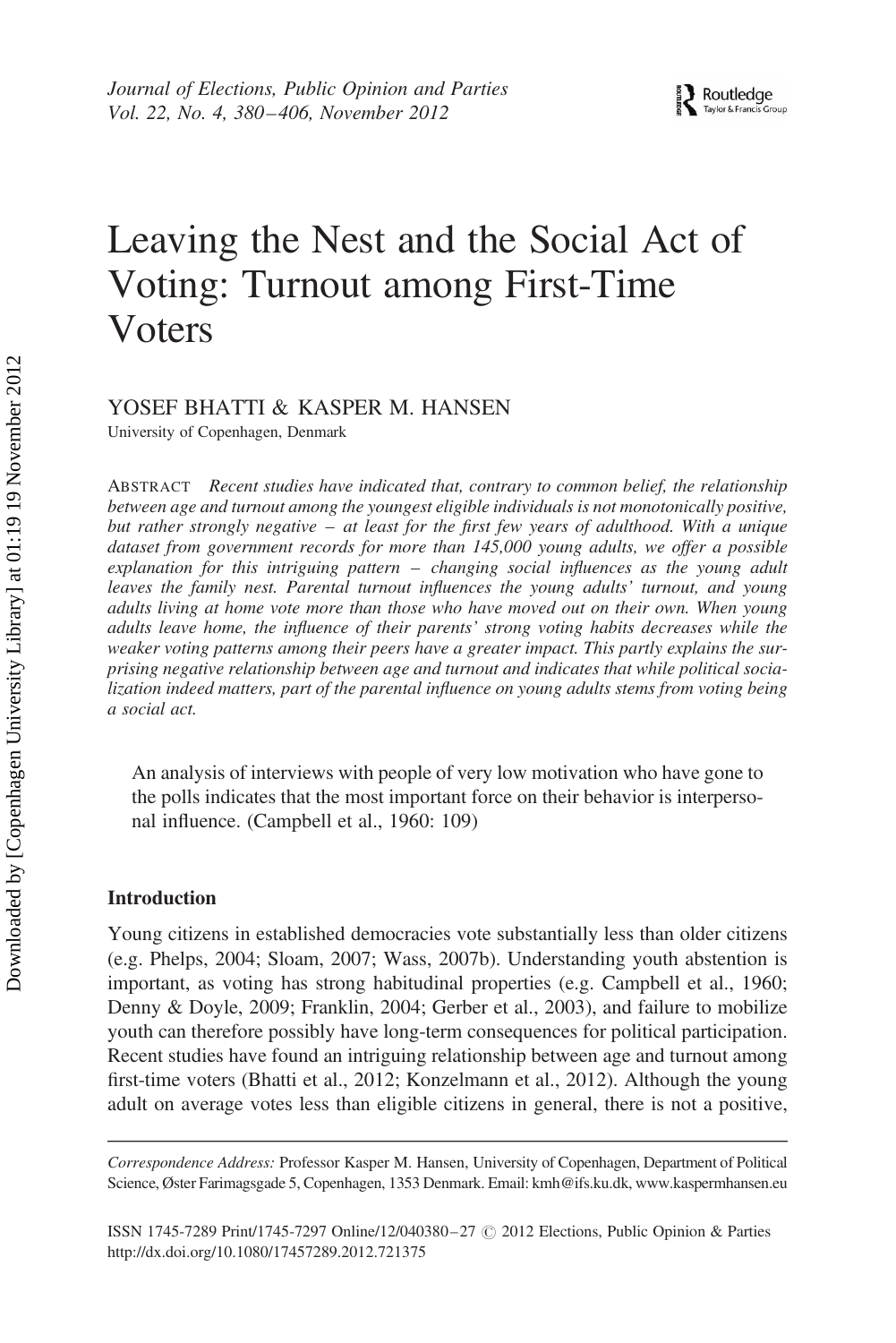linear relationship between age and turnout among young voters as otherwise commonly held in the literature (e.g., Fieldhouse et al., 2007; Wass, 2007a, 2007b). During the first years of eligibility, there is in fact a remarkably strong negative relationship.

This article considers a possible explanation to the surprising relationship. While the previous literature on voting patterns among young adults has examined several aspects of the transitional nature of adult life (Abramson et al., 1998; Highton & Wolfinger, 2001), few studies have thoroughly examined empirically what is possibly the most profound transition in early adulthood – the gradual detachment from parents and increasing influence of peers (Highton & Wolfinger, 2001; Klofstad, 2011; Plutzer, 2002). When the young adult lives at home she is influenced by her parents' strong voting habits (Fieldhouse & Cutts, 2012). If the transmission of this habit is lessened when leaving home and the influence of peers, who have not yet acquired the habit, is increased, turnout may be affected negatively. In this article we examine the extent to which parental influence declines when the young adult leaves the nest, the extent to which peers become more important, and whether these changes in individual social context can explain the turnout decline.

To uncover these effects we employ a unique dataset from the Danish municipal elections in November 2009 to provide insights into the turnout of young, firsttime voters. The dataset contains government records for the turnout of all eligible voters in 44 municipalities together with detailed, government-issued sociodemographic information for more than 2.3 million individuals (145,785 of whom were under age 22; that is, first-time voters in municipal elections).<sup>1</sup> This allows for substantially more fine-grained analysis of age and turnout than previously possible and more reliable estimates due to the use of public voting records and government-issued data on the independent variables rather than self-reported voting and other survey instruments, which are known to be prone to systematic bias (Bernstein et al., 2001; Karp & Brockington, 2005). Even more importantly the dataset allows us to match young adults with their parents and the individuals they share residency with. This allows us to untangle the effects of parenthood and residency on voting. The drawback of the dataset is that it is cross-sectional. Thus even though the data contains much more fine-grained and reliable controls than survey based data, our analysis cannot avoid vulnerability to unobserved unit heterogeneity.

We find that the overall effect of leaving the nest on turnout is negative, although strongly conditional on the parental turnout. We also examine the relative influences of parents and peers on those who have actually left home. These young adults seem to be at least as affected by their peers as by their parents. It thus seems as though interpersonal interactions explain much (but not all) of the observed negative relationship between age and turnout during the first years of eligibility. In a broader perspective, the importance of whom you live with indicates that short-term socialization processes (e.g. the social element of the voting act itself, and political discussions before elections) is equally as important for turnout as primary political socialization (Kenny, 1993; Nickerson, 2008).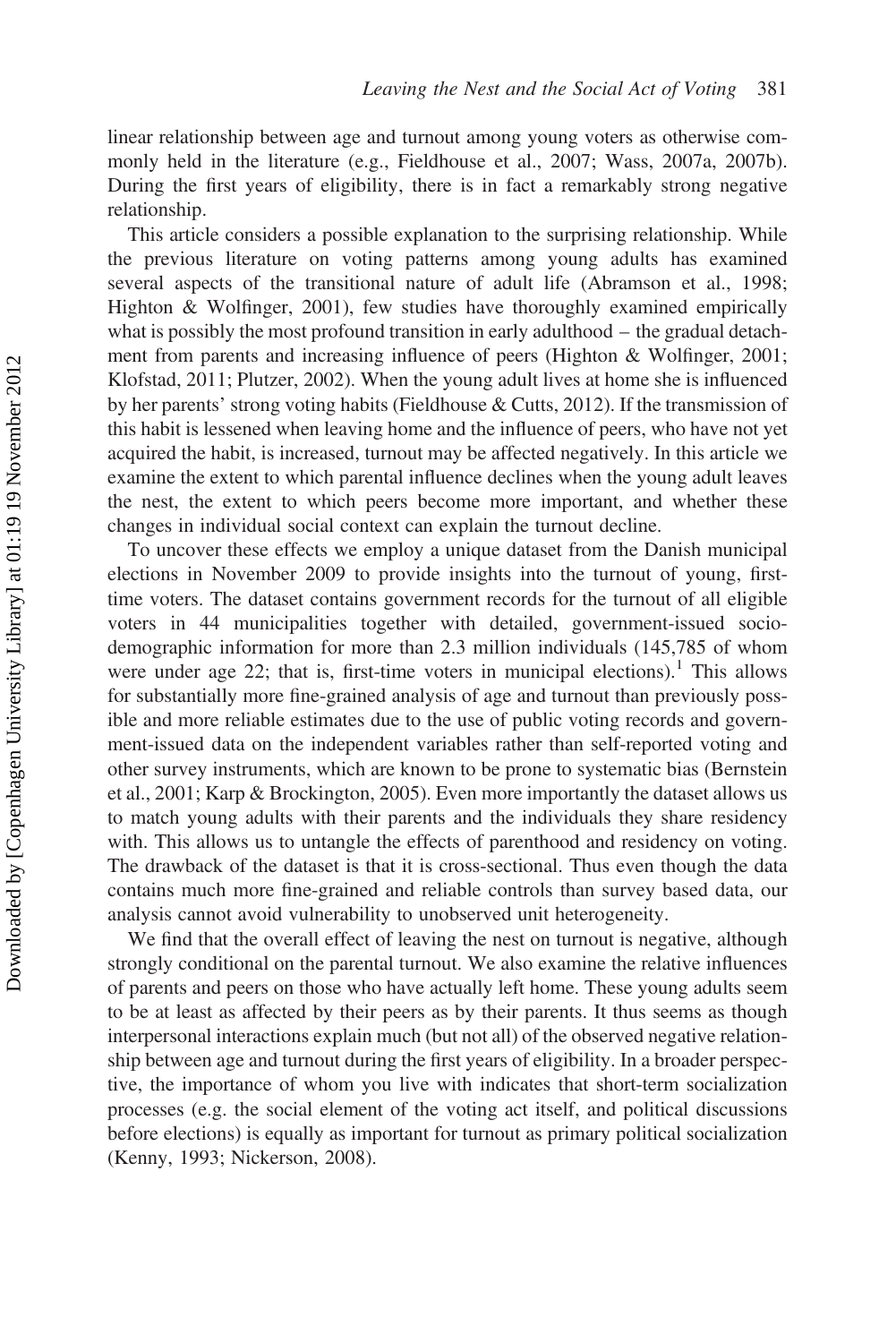## The Social Act of Voting

Scholars have increasingly recognized political participation as an essentially social act. The primary social network the citizen is engaged in heavily influences whether she turns out or not. Such social networks can be the family, the educational system, and – after leaving the nest – the new household (Lane, 1959: 204). This is hardly a new idea. Half a century ago, Campbell et al. (1960: 109) found that interpersonal relationships are crucial for the act of voting. Lazarsfeld et al. (1968: 137) made a similar observation: "Repeatedly in this study we found indications that people vote 'in groups'." This line of argument has recently gained renewed attention as captured by Zuckerman (2005) in his review of "The Social Logic of Politics" (see also Beck et al., 2002; Christakis & Fowler, 2009; Nickerson, 2008; Zuckerman et al., 2007).

The primary social network is not constant over the course of the political lifecycle. One of the most profound changes in social ties during the political lifecycle comes during adolescence. Social ties are disrupted when the young adult leaves the parental home and new social networks are activated. If primary social networks matter, the reconfiguration of social ties should be consequential for turnout. As Eulau (1986: 38) puts it, "Political behavior is likely to vary with the type of groups in which the individual is involved." That is, at different stages in the political lifecycle different social pressures are at play and thus lead to different political behavior. The gradual detachment from the social influence of parents and the increasing influence of peers, partners, etc. may be consequential for turnout, as leaving the nest often implies being influenced by a new social network in which members vote at a lower rate than the parents did.

In recent years, the empirical investigation of the influence of social networks has gained renewed attention (Christakis & Fowler, 2009; Klofstad, 2011; Nickerson, 2008; Stoker & Jennings, 1995). Nevertheless, to our knowledge, only few studies empirically examine the effect of leaving the family nest on the turnout of young adults (Highton & Wolfinger, 2001; Wolfinger & Wolfinger, 2008). We elaborate further on their findings in the study at hand.

## The Electoral System and the Data

Our data is from 44 different local elections held simultaneously across Denmark on November 17, 2009. In all of these municipalities, the entire electoral register has been computerized and subsequently merged with extensive lists of sociodemographic statistics from Statistics Denmark.<sup>2</sup> Our data is based on actual turnout (full and validated public records) and government-issued, individual-level socio-demographical information, as opposed to self-reported survey data.

The 98 municipalities in Denmark are responsible for most of the welfare services in Danish society (e.g. childcare, elementary schools, care for seniors, libraries, etc.). The municipalities thus administer a total of 27% of the GDP, corresponding to roughly half of all public spending (Bhatti & Hansen, 2011; Mouritzen, 2003).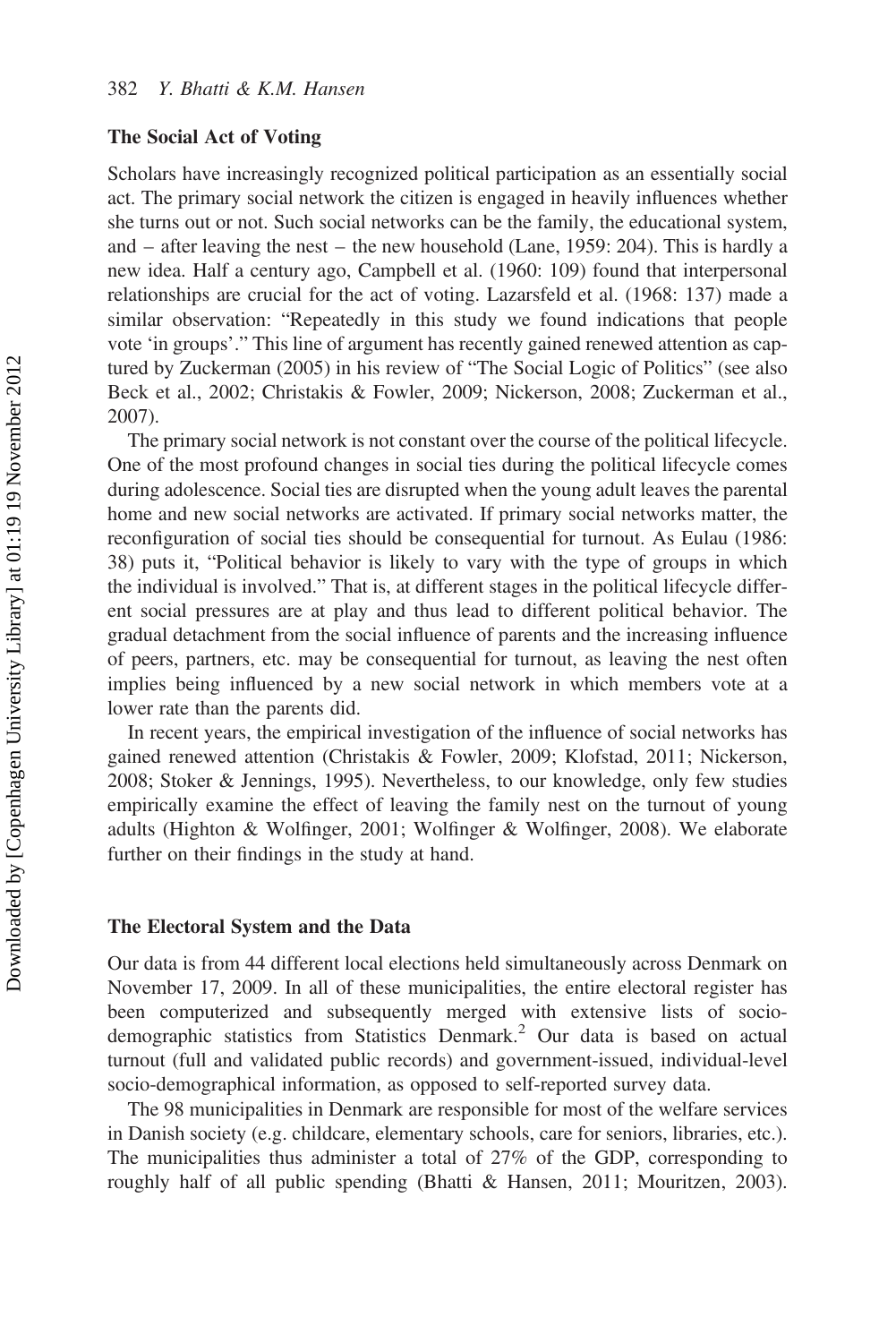There are fixed election terms, with simultaneous elections across the country every fourth year in November. The elections are generally not considered to be "second order" (Reif & Schmitt, 1980). All municipalities have a multi-party electoral system with proportional voting – that is, the number of party seats gained by each party is proportional to its share of the popular vote.

We define turnout as the percentage of votes cast divided by the size of the entire eligible electorate (i.e., a complete pool of all potential voters). In Denmark, there is no registration involved in voting – all eligible voters automatically receive a polling card by direct mail with information about the location of the polling station, election date and time of voting. The eligible electorate is all individuals who are at least 18 years old on election day and hold permanent residency in the municipality.<sup>3</sup>

The data is unique for the purpose. We have a total of 2,315,345 eligible voters (145,785 aged 21 or younger), which corresponds to more than half of the entire electorate.<sup>4</sup> This allows for analyzing age groups that are usually too small to differentiate between. Furthermore, we have the turnout information, addresses and family ties of all 2.3 million eligible voters, allowing us to match voters with their parents, regardless of whether they live together, as long as they live in one of the 44 municipalities under investigation.

## The Negative Age–Turnout Relationship among First-Time Voters

A vast body of literature has documented how young voters abstain more than older voters do in almost all established democracies around the globe (Fieldhouse et al., 2007; Highton & Wolfinger, 2001; Phelps, 2004; Sloam, 2007; Wass, 2007b). The massive empirical evidence is backed by solid theoretical foundations. The linear and positive relationship between turnout and age among the young is in line with adult role theory in which individuals become more participatory as they transition toward adulthood and acquire adult roles (Abramson et al., 1998; Highton & Wolfinger, 2001: 202; Wolfinger & Rosenstone, 1980). The empirical evidence is also backed by Achen & Sinnott's (2007) learning framework in which the turnout – age relationship can be interpreted as a consequence of political experience and skills (e.g., party attachments) that will be learned over the course of life.

Recent studies have challenged this conventional wisdom. Turnout actually declines with age in the years after the individual becomes eligible (Bhatti et al., 2012; Konzelmann et al., 2012). Figure 1 presents the age –turnout relationship in the 2009 Danish municipal elections.

On the surface, Figure 1 presents a classic (e.g., Fieldhouse et al., 2007; Verba & Nie, 1972) curvilinear relationship showing how young voters and the elderly have low turnout.  $20 - 24$ -year-old eligible voters have a  $44\%$  turnout, as opposed to slightly more than an 80% turnout among eligible individuals in their mid-sixties. However, when looking more closely at the very youngest citizens, a surprising relationship emerges. Voters under age 20 have a decidedly higher turnout than their slightly older peers. In fact, from age 18– 19, each extra month of age is mirrored by a one percentage-point turnout drop. From age 20, the turnout as a function of age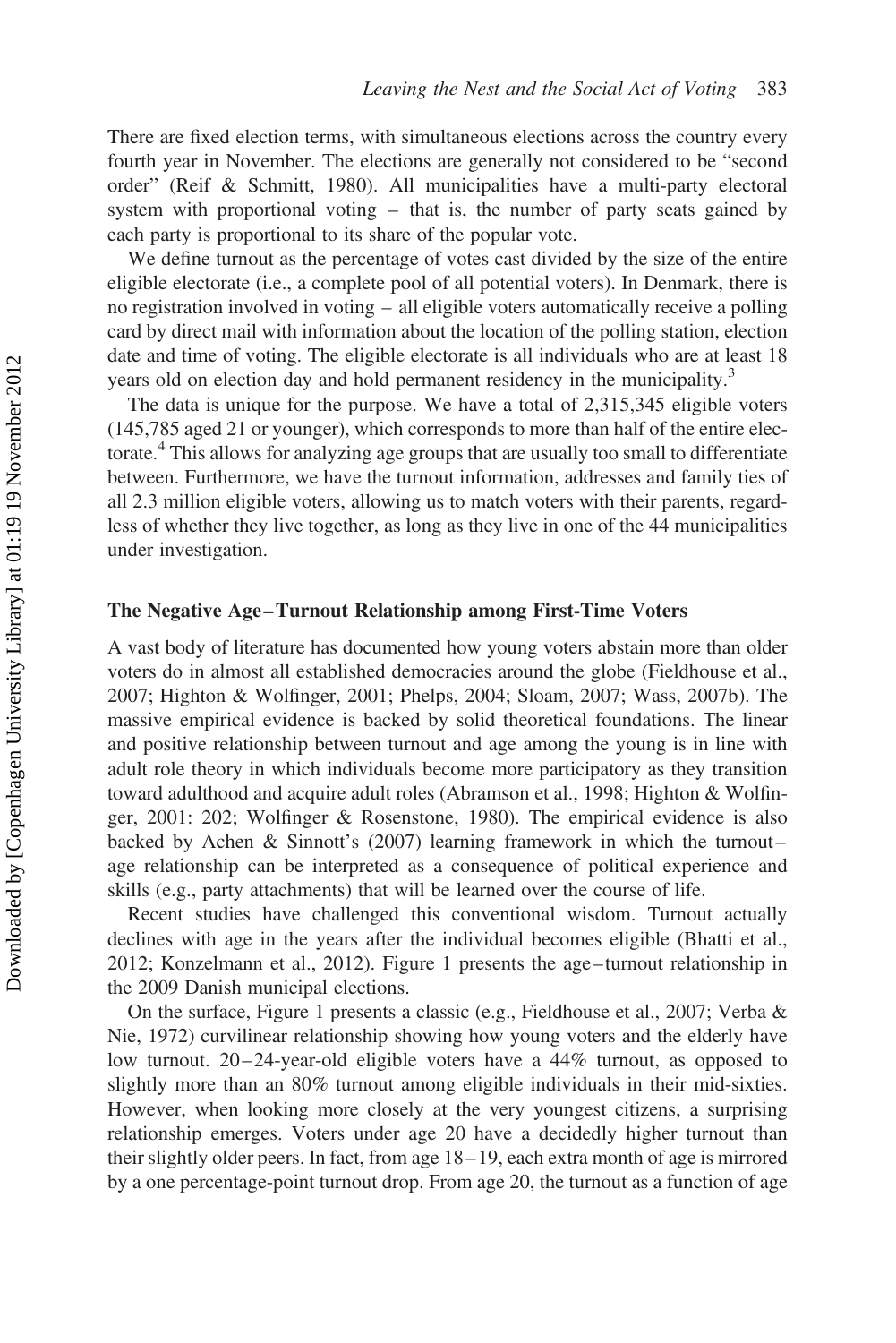

Figure 1. Turnout by age in years (2009).

Notes: Average N per year is 28,151. Lowest N is 190 for 100-year-olds. All of the eligible individuals for the 44 municipalities in the analysis are included.

stops declining. Then, after a small flat section, the turnout begins its expected increase but does not reach the level found among 18-year-olds until age 35. This pattern is not due to sampling variability, since the number of voters is very large. Furthermore, it is based on the full public records of all eligible citizens in the 44 municipalities.

The negative relationship for first-time voters does not appear to be a uniquely Danish phenomenon. It can also be identified in a range of other large scale government records studies. Bhatti et al. (2012) find similar patterns for Finnish elections and in Lubbock, Texas. Additionally, Steinbrecher et al.'s (2007) public record data indicates that  $18-21$ -year-olds turn out about five percentage points more often than those aged 21 –25 in more than 17 German elections (see also Konzelmann et al., 2012).

In sum, as recent studies suggest, there appear to be three phases in a lifecycle, not two. The youngest voters actually vote substantially *more* than the slightly older young adults. Besides being empirically surprising, the first phase also challenges the theoretical notion that young adults start out as habitual non-voters and gradually acquire the taste for voting as they acquire other adult roles (Abramson et al., 1998; Plutzer, 2002), in accordance with monotonic, learning-based theories (e.g., Achen & Sinnott, 2007). Thus, we have an intriguing empirical phenomenon that begs explanation. In the remainder of the article we take a first step. We discuss factors that possibly account for the surprising first phase in the lifecycle and point toward the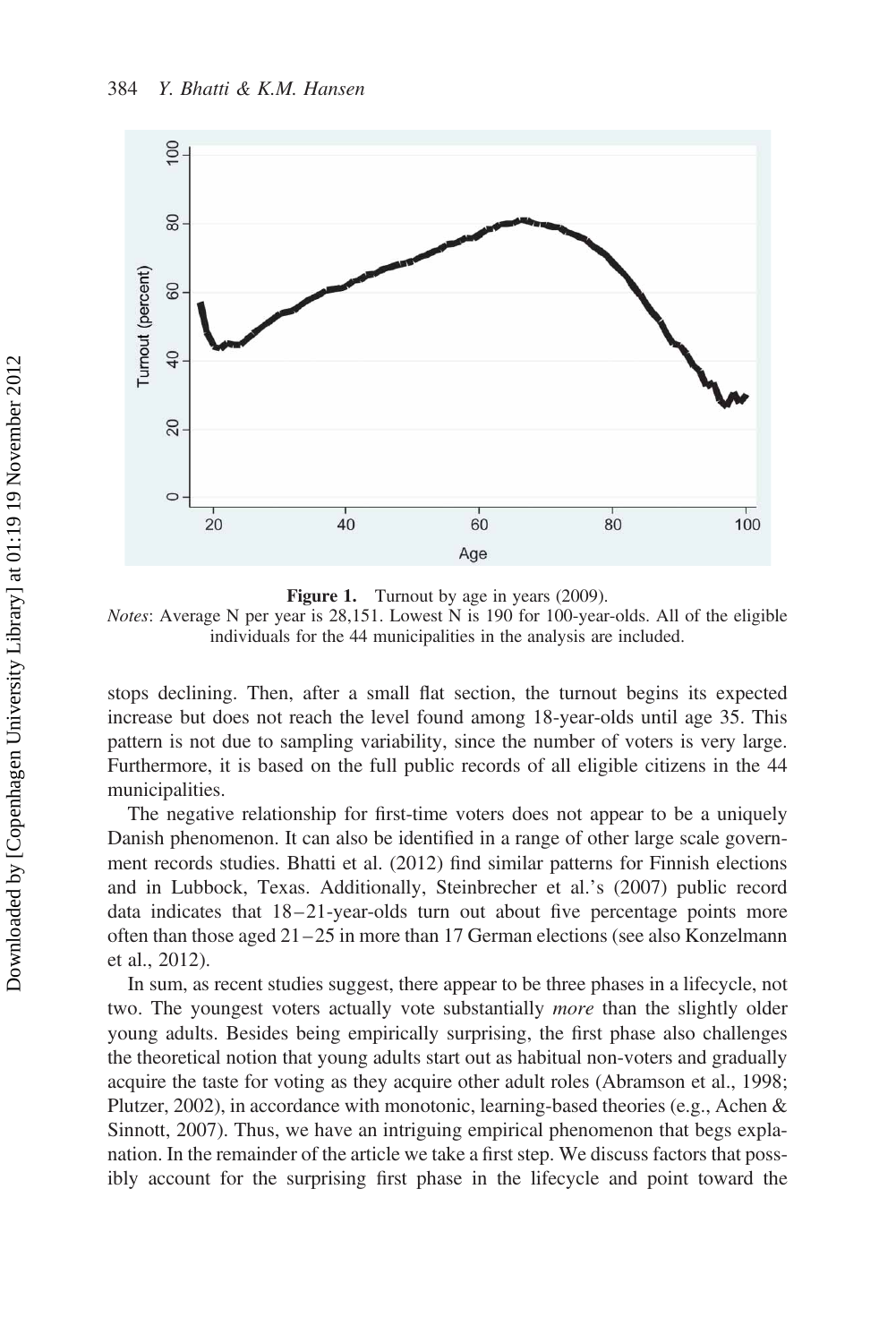importance of the reconfiguration of social ties during early adulthood as part of the answer.

## Hypotheses

## Main Hypothesis: Parental and Peer Influence

A fundamental condition for attributing significance to leaving the nest and reconfiguring one's social ties is that parents have influence on their children. Parents are normally thought to have substantial influence on their children during primary socialization and are thus likely to transfer their turnout habits to the younger generation (e.g., Andolina et al., 2003). That is, reinforcement of the voting norm (or the opposite) among young voters can probably partly be attributed to parents' socialization, as they constitute the young people's primary role models. This claim has empirical backing. Verba et al. (2005) show how parental socio-economic status and turnout are among the most important variables in understanding young adult turnout, while Plutzer (2002) finds that the largest effect among a range of parental variables on first-time voter turnout is parental turnout. Pacheco and Plutzer (2007) also find significant positive effects of parental voting on turnout among Whites and Hispanics, but not in the case of African-Americans. However, the previous studies are based on survey data and might thus be strongly polluted by social desirability causing an over-reporting of turnout, which is not a problem in the present study. The present dataset also contains information about each respondent's legal parents' turnout and socio-demographic characteristics if they live in one of the 44 municipalities under investigation.

In addition to the socialization studies, newer studies have suggested that voting exhibits strong, heritable traits which are genetically transferred from parent to child (Fowler & Dawes, 2008; Fowler et al., 2008). In addition to primary socialization and genes, parents may also have a more immediate influence on their offspring by being their primary social influence due to shared housing; that is, parental influence may have both long-term and short-term components.

## H1: The likelihood of voting increases with parental turnout.

Few empirical studies have focused on the effect of residing together with one's parents. Living at home may matter simply because voting is often a social act in which families go to the polls together. Nevertheless, previous studies find a moderate negative effect, supposedly because leaving home is one of the most important steps toward adulthood and thus one step closer to settling down and maturing (Highton & Wolfinger, 2001). If living with parents increases the likelihood of voting (and leaving the nest correspondingly decreases it), this could partly explain the surprising patterns observed in Figure 1. Living at home is operationalized as living at the same address as the parents (i.e., same municipality, same street and same address).<sup>5</sup>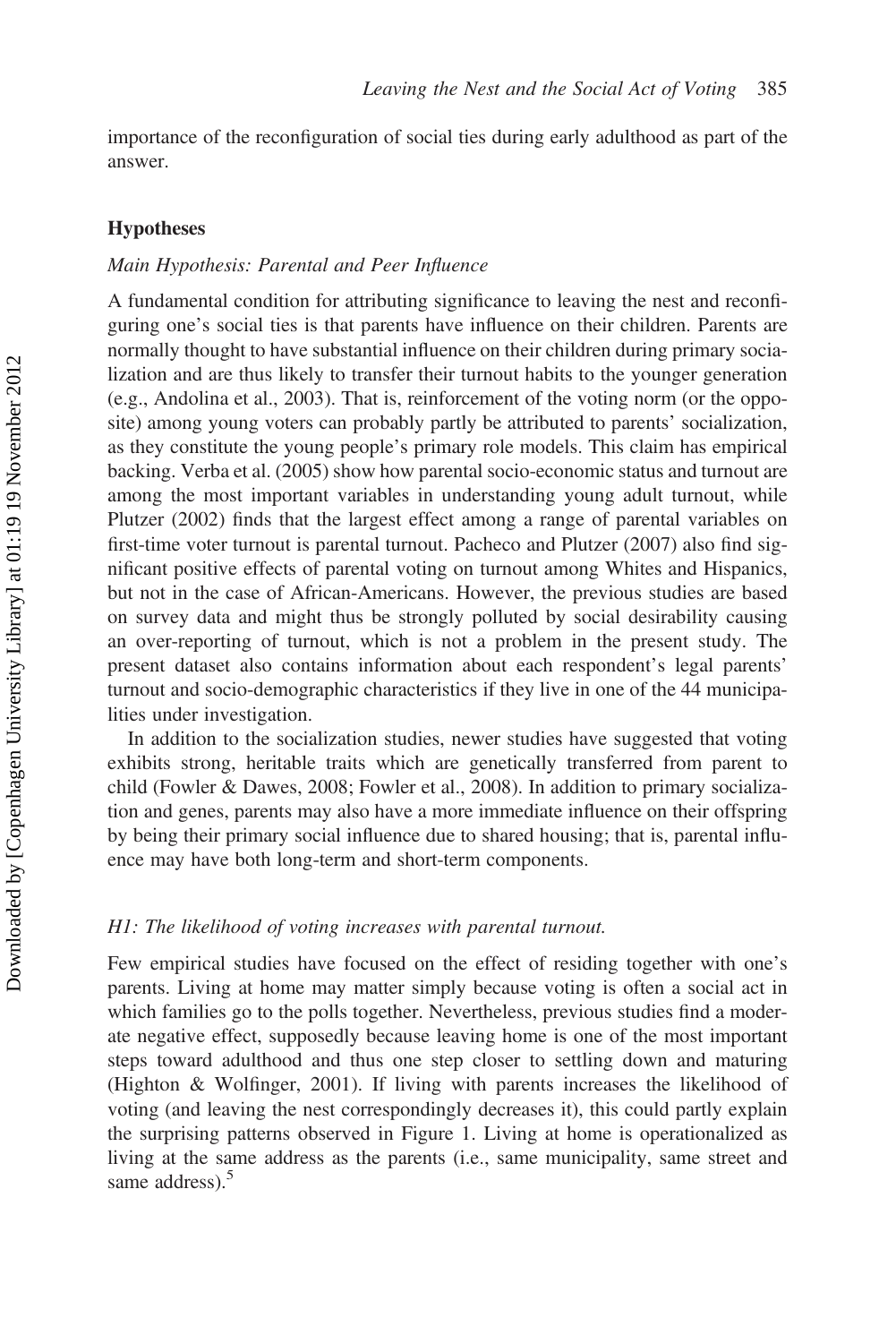## H2: Living "at home" increases the likelihood of voting among young adults.

Whereas the relationship between voting and living at home is analyzed in previous studies as an unconditional effect (Highton & Wolfinger, 2001), a likely pattern would be that the effect of the factors described in H1 and H2 are not independent of each other (see also Plutzer, 2002). Cohabitating with parents should likely increase the influence of the parents' decision to vote on the young adults living with them.<sup>6</sup> Second, when a young adult cohabitates with their parents, she is directly confronted with her parents' decision to vote or not in that specific election. When the two generations live together, the likelihood increases that they will discuss the upcoming election (a short-term effect) and even go to the polling station together (an election day effect); that is, part of the parental influence stems from the immediate social influence through living with the offspring.

## H3: The effect of parental voting depends on living with one's parents.

The hypothesis can easily be operationalized as the interaction between the variables used for H1 and H2. Figure 2 provides some intriguing preliminary, descriptive



Figure 2. Change in turnout of having a voting father or mother compared to a non-voting parent.

Notes: The lines depict the coefficients representing the difference between the parent voting compared to not voting from logistic regressions with turnout among the young adults regressed on mothers' and fathers' turnout ( $N = 564,461$ ).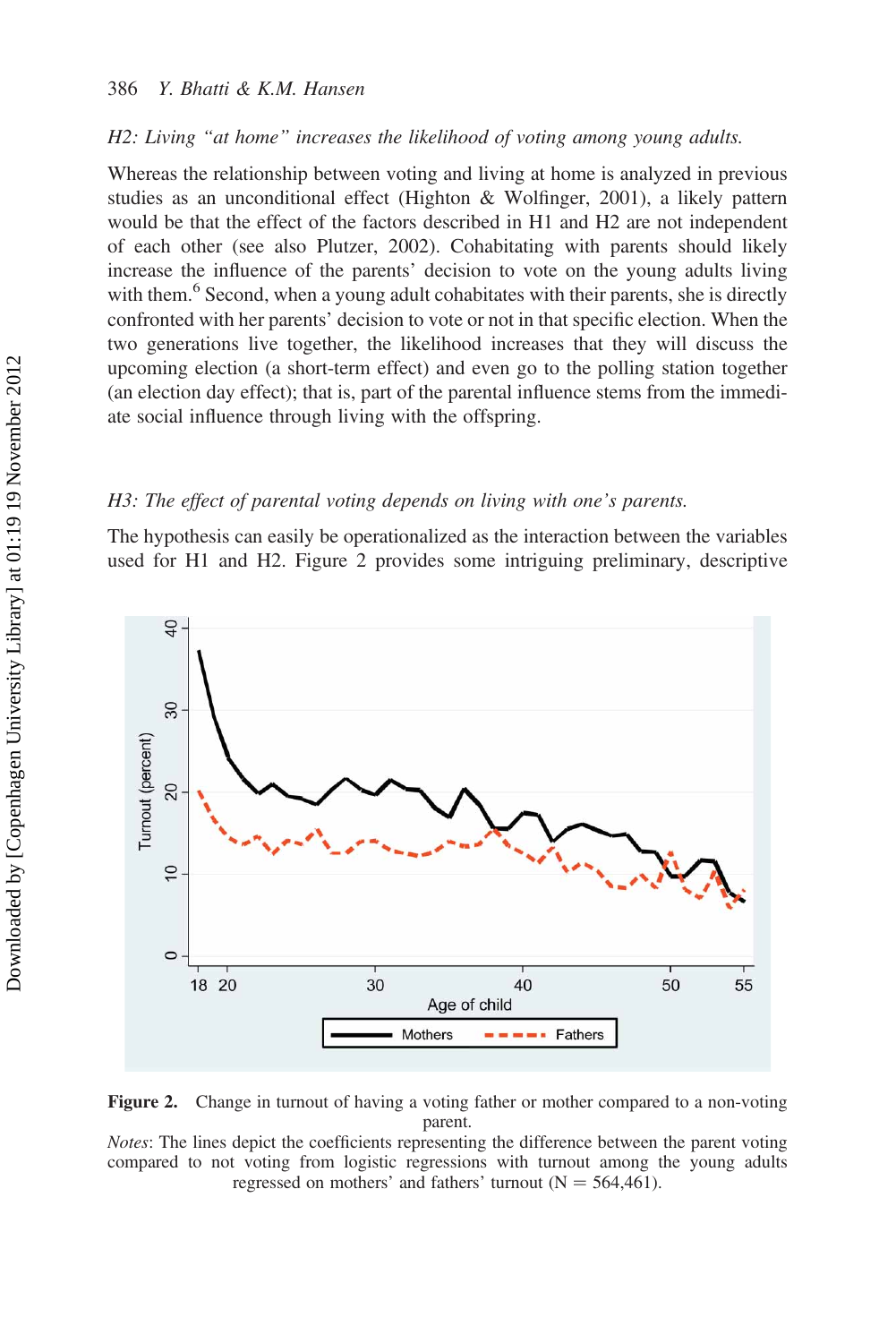evidence for this hypothesis. The average influence of the parents on their offspring declines substantially during the years when the children leave home. Thus, if turnout drops when the offspring leaves home, this could be due to the decline in parental influence.

Parents are not the only possible influence on young voters. Political scientists have increasingly focused on peer effects on voting in recent years (e.g., Fieldhouse & Cutts, 2009, 2012; Fowler, 2005; Klofstad, 2011; Nickerson, 2008). When a child grows older, peer groups, including friends, co-workers, partners, etc., may become increasingly influential as parents lose influence (Plutzer, 2002). Young citizens who are not living at home might be particularly influenced by the non-family residents of their household. Friends or other roommates are theoretically interesting, as they do not affect primary socialization as parents do. Instead, they have an influence on the young adult through political debate and to the extent that voting itself is a social event (Lane, 1959: 208). If peers influence the young adult after leaving their parents, this may explain a possible negative effect of leaving the nest, since peers (who are typically young) have a lower propensity to vote than parents.

# H4: After leaving home, the likelihood of voting is related to the turnout of other members of the new household.

To examine this hypothesis, we specifically examine those individuals who are neither cohabitating with their parents nor living alone. The turnout of the other members of the new household is found by taking the mean tendency to vote among all members of the household, eliminating the respondent herself.

# Effects of Other Key Social Demographics

In addition to the main hypotheses, we control for a range of factors, most of which are commonly discussed in the literature and interesting in themselves. First, separate estimates of fathers and mothers for H1 and H3 allow comparing the relative influence of the two parents. From classical studies based on data from the 1960s, it has been suggested that fathers have stronger influence than mothers when it come to their offspring's political identity and participation (Jennings & Langton 1969; Jennings & Niemi, 1971). However, recent studies suggest that in today's society the relative influence has been reversed (Coffe & Voorpostel, 2010; Elder & Greene, 2012). It has also been suggested that women are more likely to be affected by the opinions of others than men (Lane, 1959; Wolfinger & Rosenstone, 1980: 40). We therefore include interactions between gender and parental voting.

An alternative to H3 would be that becoming older in itself diminishes the parental influence on young adult turnout. This could possibly explain the relationship illustrated in Figure 2. The young adult simply happens to leave home as she becomes older. To take this alternative into account, we include the interaction between parental voting and age.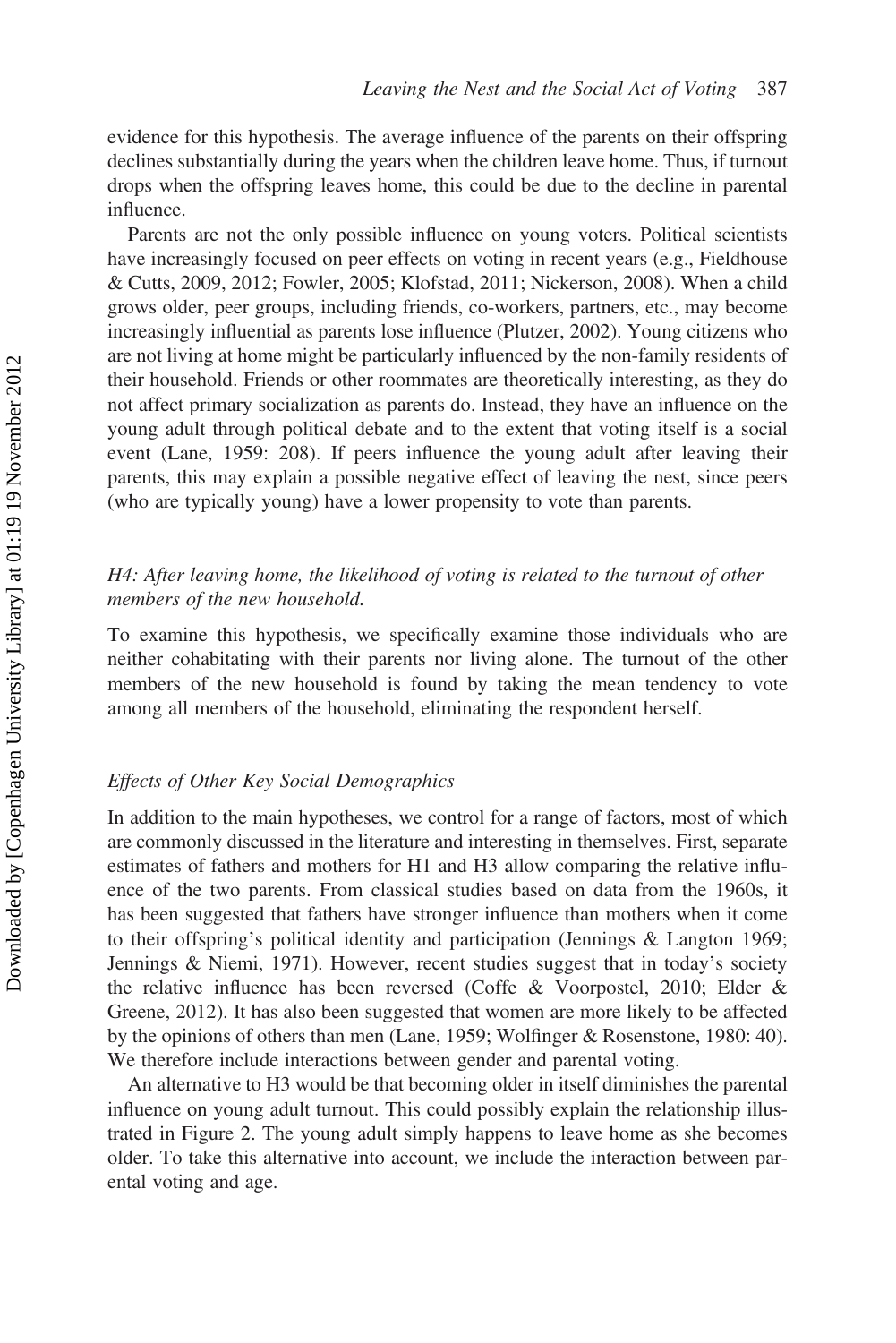A wide body of literature indicates that residential mobility matters (e.g., Highton & Wolfinger, 2001; Milbrath & Goel, 1977: 113; Verba & Nie, 1972: 145). Residential mobility/stability is operationalized as the days the respondent has lived at her current address. We also include a measure for the time of residence in the municipality (Bhatti & Hansen, 2012a). This allows us to test whether moving from one municipality to another matters more than merely moving, even when there is no voter registration at issue, due to less familiarity with the political context of the new municipality.

Several studies (e.g., Highton & Wolfinger, 2001; Wolfinger & Rosenstone, 1980: 57) consider the influence of leaving education on voting (i.e., completing school or university). On the one hand, leaving the educational system possibly represents a step toward adulthood. On the other hand, the educational institutions likely encourage young adults to vote via social pressure and easier access to political information. We examine both issues by including the type of ongoing education in the regression.

Additionally, we control for the effect of completed education and parents' education, marriage, income, as well as parents' income, ethnicity and citizenship. The effect of the individual's education and income is well established. Parents' education and income is included, even though we control for the direct effect of parents' voting. Resourceful parents possibly provide their children with competences that limit the cost of voting, irrespective of their own voting behavior. This is in line with Plutzer (2002: 54), who concludes that parental socio-economic and political resources largely determine first-time-voter turnout. As for ethnicity, minorities often participate substantially less than the majority population (e.g., Togeby, 1999, 2008; Verba & Nie, 1972: 161).

We also include the individual's average elementary school grades from the ninth grade (at approximately age 15), which is the last year of compulsory education in Denmark. School grades are an important control, since they are a strong indicator of ability or intelligence (Highton, 2009), which would likely be correlated with our key variables of interest (Denny & Doyle, 2008). Finally, we include the individual's age in days older than 18 (as well as age squared) in order to take into account the effect of age per se, which most existing studies find to have an independent impact irrespective of the specification (Wass, 2007b).

## Results: Leaving the Nest and the Social Act of Voting

We divide our analysis into two parts. First, we examine all young adults in order to examine H1 –H3 on parental effects and leaving home. In the second part of the analysis, we restrict our attention to young adults not living at home in order to address H4 about the relative effect of parents and peer groups. All of our models are cross-sectional. As should be clear from the above, however, we have access to controls which are rarely available to researchers.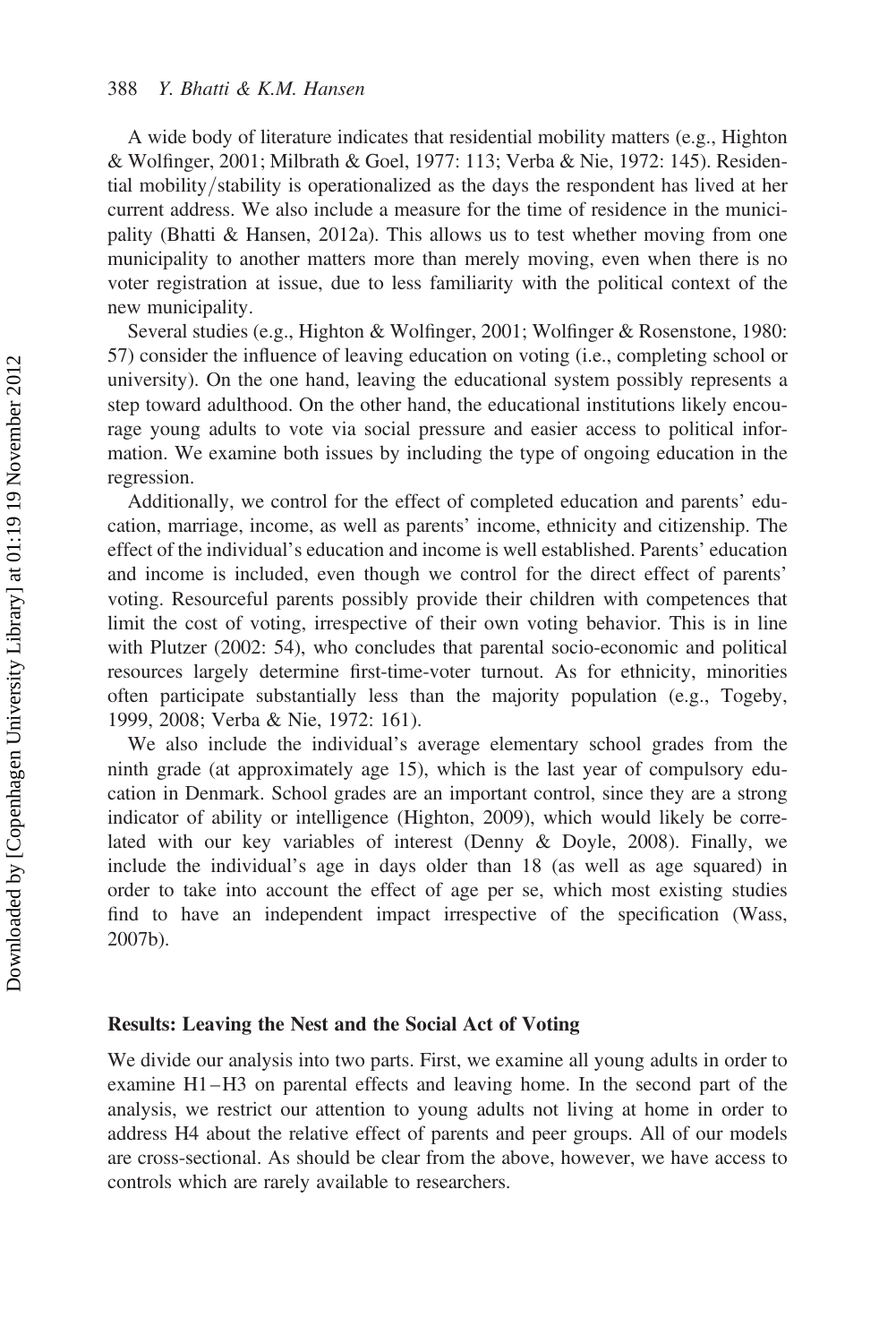# Leaving the Nest and the Influence of Parents on their Offspring

Table 1 presents the models for all young adults with parents in the sample (see appendix, Table A1, for descriptive statistics).<sup>7</sup> The first model only includes main effects, whereas the second and third also include relevant interactions.

Model 1 in Table 1 provides strong evidence supportive of H1, namely that if parents vote it is more likely that the young adult will also do so (and vice versa). As depicted by the predicted probabilities, a voting father (as opposed to a nonvoting father) will increase the young adult's turnout by 18 percentage points when all other variables in the model are held at their means.<sup>8</sup> In the case of a voting mother, the effect is about 30 percentage points. In other words, mothers appear to matter more than fathers. This is possibly because women on average are still more in contact with their children during their primary socialization. It should be noted that though we would expect parents to influence their offspring more than vice versa, we cannot preclude that the young adult also affects her parents' turnout by her own participation.

Most importantly, Model 1 also provides evidence that leaving home contributes to the turnout decline among young adults. If living with the father, the probability to vote increases by four percentage points when compared to young adults having moved out. Again, the figure related to the mother is higher: seven percentage points if living with the mother. This can explain part of the surprising negative relationship between age and turnout, as the young adults leave the family nest around age  $18-21$ . The results are surprising in light of the findings of the (few) previous studies on the topic which find a moderate negative effect (Highton & Wolfinger, 2001). It should be noted that the effect of leaving home occurs even though residential mobility is controlled for.<sup>9</sup> Thus, the total effect of moving away from one's parents is even greater, since leaving the nest also implies a shift in residence.

H1 and H2 demonstrated that parents matter, as does moving away from them. The negative effect of moving could be because the influence of the parents is weakened when the child leaves the nest. Interactions are included in Model 2 in order to evaluate Hypothesis 3. Since interaction terms in logistic regression are notoriously difficult to interpret, Figure 3 provides the predicted likelihood of voting for various groups when all other variables are held at their respective means.

Model 2 and Figure 3 reveal an interesting pattern. The main effect of living at home is negative, while there is a very strong interaction between the parental voting variables and living at home. In other words, if the parents are not voting, living with them reduces the likelihood of voting. If the parents are voting, the positive effect of living with them is quite substantial. Figure 3 illustrates this effect, where the differences between the blue bars (no parents voting) and purple bars (both parents voting) is substantially greater when the young individual cohabitates with both parents as opposed to neither of the parents. The results strongly support H3 and make intuitive sense, since young adults who are not living at home are affected by their parents by primary socialization but are only confronted by their parents' decision to vote in the election in question to a limited extent. In other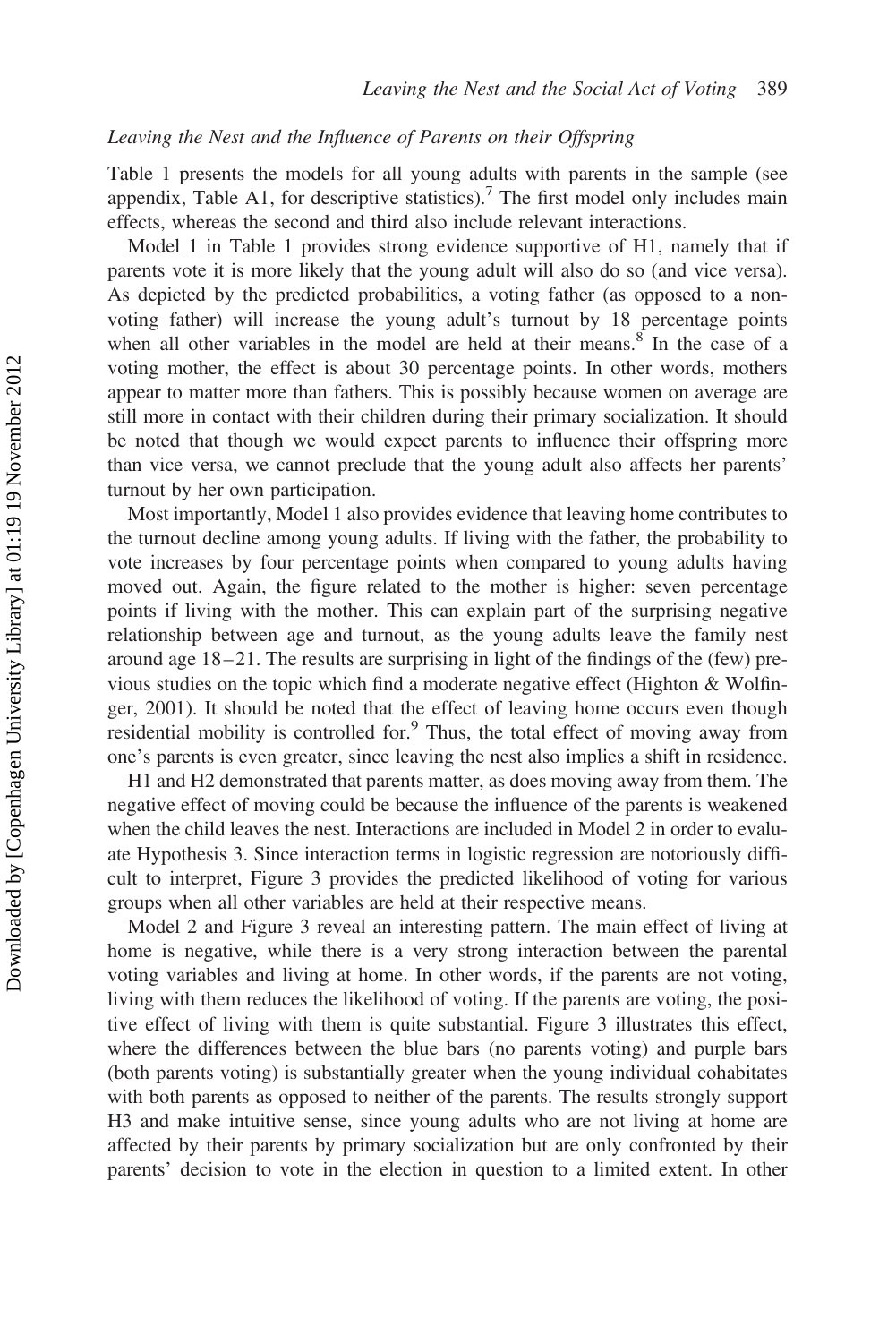390

Y. Bhatti & K.M. Hansen

Y. Bhatti & K.M. Hansen

| Table 1. Logit model on turnout – eligible voters under age 22 (2009) |  |  |
|-----------------------------------------------------------------------|--|--|
|                                                                       |  |  |

|                                                           | (1)               |            | (2)               | (3)               |
|-----------------------------------------------------------|-------------------|------------|-------------------|-------------------|
|                                                           | Logistic coef.    | $%$ effect | Logistic coef.    | Logistic coef.    |
| Mother voted                                              | $1.26***(0.02)$   | 30         | $0.89***(0.03)$   | $1.15***(0.07)$   |
| Father voted                                              | $0.74***(0.02)$   | 18         | $0.44***(0.03)$   | $0.56***(0.06)$   |
| Lives with mother                                         | $0.30***(0.02)$   | 7          | $-0.37***$ (0.04) | $-0.31***$ (0.04) |
| Lives with father                                         | $0.14***(0.02)$   | 4          | $-0.32***(0.04)$  | $-0.30***$ (0.04) |
| Mother voted*lives with mother                            |                   |            | $0.88***(0.04)$   | $0.81***(0.04)$   |
| Father voted*lives with father                            |                   |            | $0.58***(0.04)$   | $0.56***(0.04)$   |
| Mother voted*male                                         |                   |            | $-0.30***$ (0.04) | $-0.30***$ (0.04) |
| Father voted*male                                         |                   |            | $0.09*$ (0.04)    | $0.09*$ (0.04)    |
| Age*mother voted                                          |                   |            |                   | $-0.55**$ (0.19)  |
| $Age^2*mother$ voted                                      |                   |            |                   | 0.24(0.13)        |
| Age*father voted                                          |                   |            |                   | $-0.26$ V         |
| Age^2*father voted                                        |                   |            |                   | 0.10(0.12)        |
| Current, ongoing education (base $=$ none)                |                   |            |                   |                   |
| Primary school                                            | 0.23(0.18)        | 6          | 0.25(0.18)        | 0.26(0.19)        |
| High school                                               | $0.75***(0.03)$   | 18         | $0.77***(0.03)$   | $0.77***$ (0.03)  |
| Technical training                                        | $0.12***(0.02)$   | 3          | $0.13***(0.02)$   | $0.13***(0.02)$   |
| Higher education (four years or less)                     | $0.58***(0.03)$   | 14         | $0.61***(0.03)$   | $0.60***(0.03)$   |
| Higher education (five years or more)                     | 0.29(0.30)        | 7          | 0.33(0.30)        | 0.32(0.29)        |
| Residential stability in 1,000 days at current address    | $0.02***(0.00)$   | $\theta$   | $0.01***(0.00)$   | $0.01**$ (0.00)   |
| Municipal stability in 1,000 days in current municipality | $0.04***(0.00)$   |            | $0.04***(0.00)$   | $0.04***(0.00)$   |
| Gender (male)                                             | $-0.13***$ (0.02) | $-3$       | 0.03(0.04)        | 0.03(0.04)        |
| Age in 1,000 days                                         | $-0.86***$ (0.08) |            | $-0.90***(0.08)$  | $-0.30(0.18)$     |
| Age in $1,000$ days <sup><math>\wedge</math>2</sup>       | $0.43***(0.05)$   |            | $0.46***(0.05)$   | 0.21(0.12)        |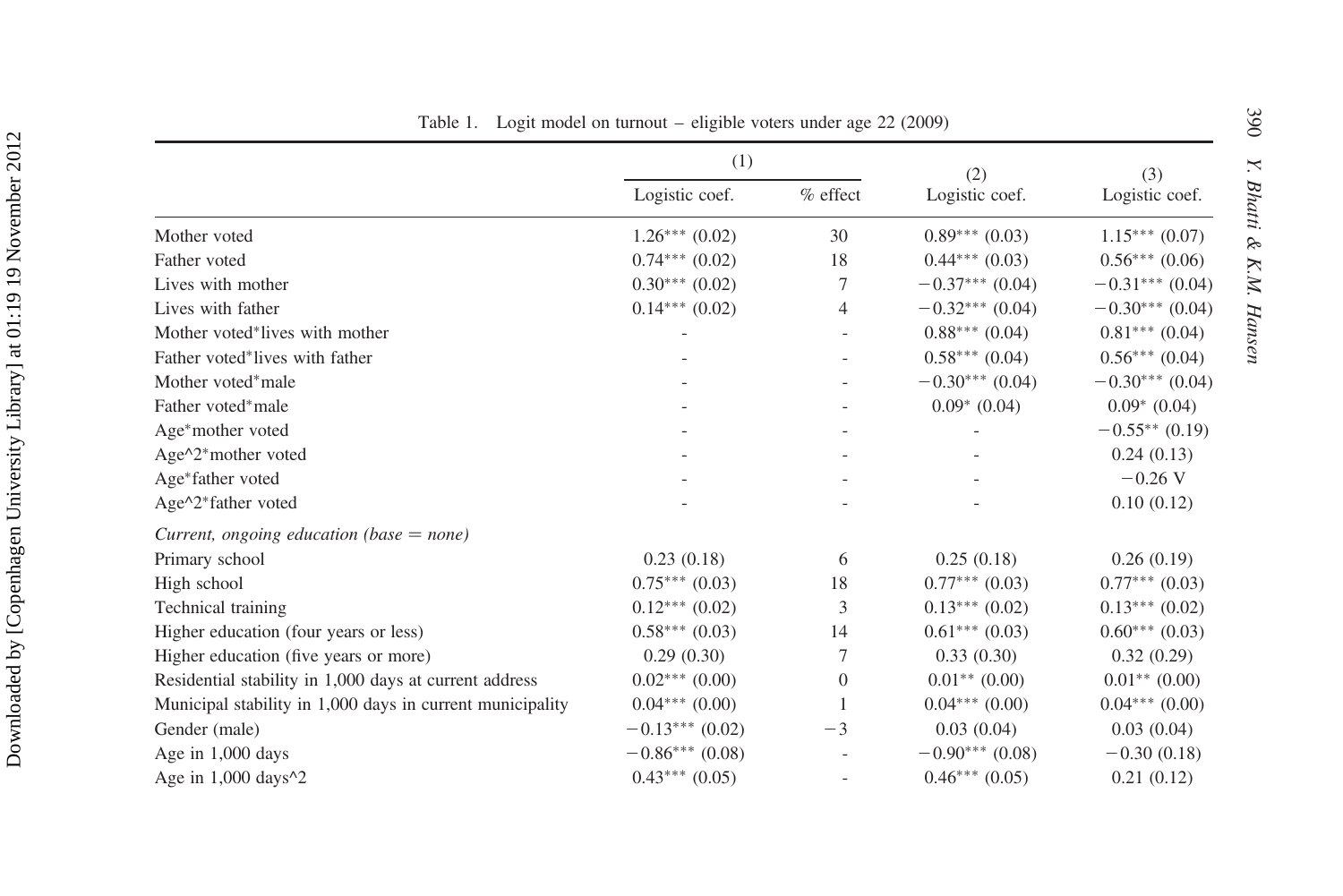| Education, completed (base $=$ primary school)          |                  |                |                  |                  |
|---------------------------------------------------------|------------------|----------------|------------------|------------------|
| High school                                             | $0.16***(0.03)$  | 4              | $0.17***(0.03)$  | $0.17***(0.03)$  |
| Technical training                                      | $0.20***(0.04)$  | 5              | $0.21***(0.04)$  | $0.22***(0.04)$  |
| Higher education (four years or less)                   | 0.31(0.21)       |                | 0.32(0.20)       | 0.31(0.20)       |
| Elementary school grade average                         | $0.12***(0.01)$  | 3              | $0.12***(0.01)$  | $0.12***(0.01)$  |
| Income in DKK 100,000                                   | $-0.12***(0.02)$ | $-3$           | $-0.12***(0.02)$ | $-0.12***(0.02)$ |
| Married                                                 | 0.23(0.17)       | 6              | 0.17(0.17)       | 0.16(0.16)       |
| Ethnicity (base $=$ Danish)                             |                  |                |                  |                  |
| Non-Danish, Western ethnicity (e.g., Europe, US)        | $-0.23(0.15)$    | $-6$           | $-0.22(0.15)$    | $-0.23(0.15)$    |
| Non-Danish, non-Western ethnicity (e.g., Middle East)   | $-0.44***(0.04)$ | $-11$          | $-0.44***(0.04)$ | $-0.44***(0.04)$ |
| Citizenship (base = $Danish$ )                          |                  |                |                  |                  |
| Non-Danish, Western citizenship                         | 0.04(0.14)       | $\mathbf{1}$   | 0.07(0.14)       | 0.07(0.14)       |
| Non-Danish, non-Western citizenship                     | $0.16*(0.06)$    | $\overline{4}$ | $0.18**$ (0.06)  | $0.18**$ (0.06)  |
| Mother's age                                            | $-0.05(0.05)$    |                | $-0.04(0.05)$    | $-0.05(0.05)$    |
| Mother's age <sup><math>\lambda</math>2</sup>           | 0.00(0.00)       |                | 0.00(0.00)       | 0.00(0.00)       |
| Mother's education, completed (base $=$ primary school) |                  |                |                  |                  |
| High school                                             | $-0.01(0.04)$    | $\theta$       | $-0.01(0.04)$    | $-0.02(0.04)$    |
| Technical training                                      | $-0.02(0.02)$    | $-1$           | $-0.02(0.02)$    | $-0.02(0.02)$    |
| Higher education (four years or less, e.g., BA)         | $0.13***(0.02)$  | 3              | $0.14***(0.03)$  | $0.14***(0.03)$  |
| Higher education (five years or more, e.g., MA)         | $0.25***(0.04)$  | 6              | $0.26***(0.04)$  | $0.25***(0.04)$  |
| Mother's income in DKK 100,000                          | $-0.00(0.00)$    | $\Omega$       | $-0.00(0.00)$    | $-0.00(0.00)$    |
| Father's age                                            | 0.02(0.04)       |                | 0.03(0.04)       | 0.03(0.04)       |
| Father's age^2                                          | $-0.00(0.00)$    |                | $-0.00(0.00)$    | $-0.00(0.00)$    |
| Father's education, completed (base $=$ primary school) |                  |                |                  |                  |

(Continued)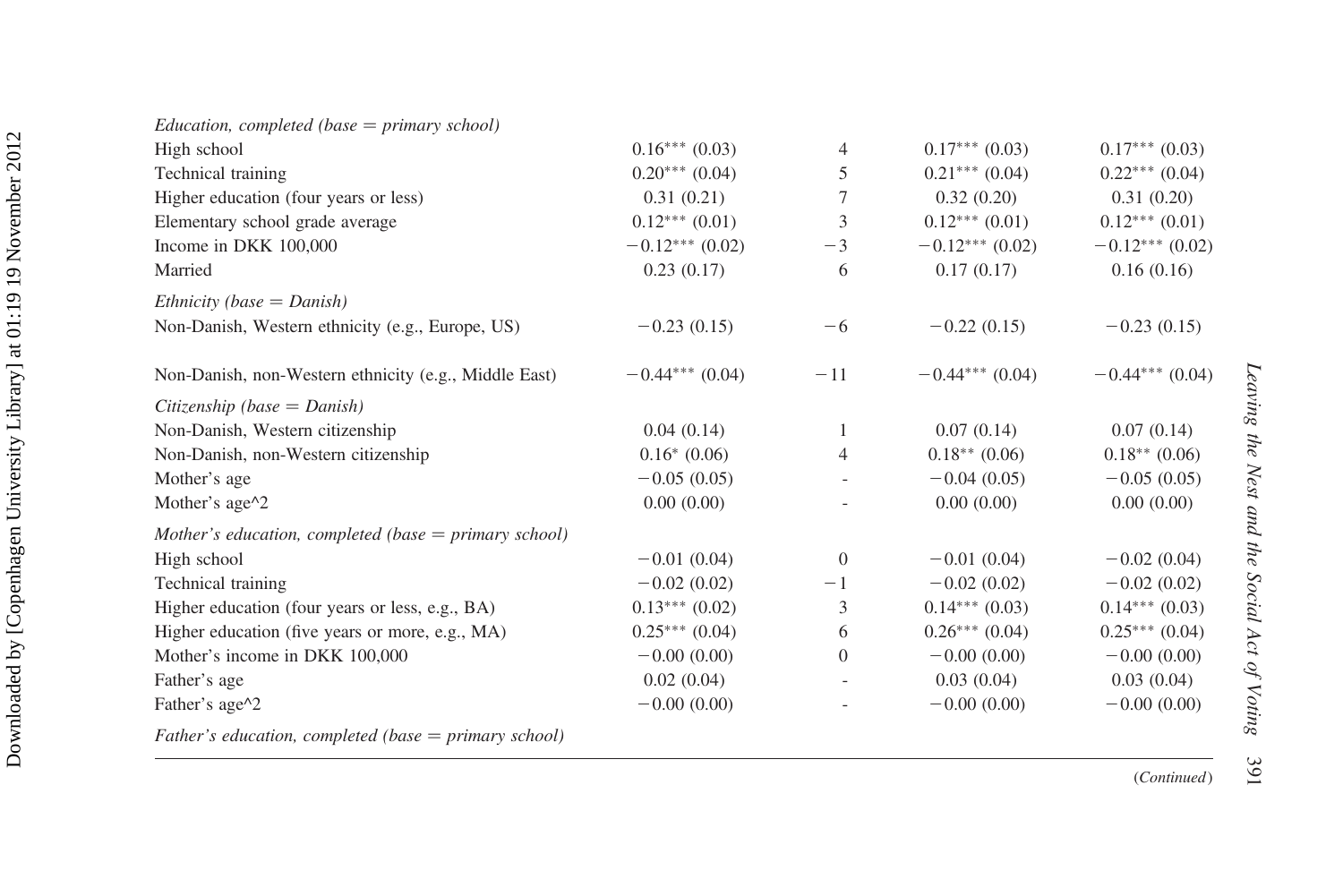| Downloaded by [Copenhagen University Library] at 01:19 19 November 2012 |                      |
|-------------------------------------------------------------------------|----------------------|
|                                                                         |                      |
|                                                                         |                      |
|                                                                         |                      |
|                                                                         |                      |
|                                                                         |                      |
|                                                                         |                      |
|                                                                         | ETEEF C IN NC INbvbs |
|                                                                         |                      |
|                                                                         |                      |
|                                                                         |                      |
|                                                                         |                      |
|                                                                         |                      |
|                                                                         |                      |
|                                                                         |                      |
|                                                                         |                      |
|                                                                         |                      |
|                                                                         |                      |
|                                                                         |                      |
|                                                                         |                      |
|                                                                         |                      |

|                                       | (1)              |                  |                       | (3)              |  |
|---------------------------------------|------------------|------------------|-----------------------|------------------|--|
|                                       | Logistic coef.   | $%$ effect       | (2)<br>Logistic coef. | Logistic coef.   |  |
| High school                           | $-0.00(0.04)$    | $\boldsymbol{0}$ | $-0.00(0.04)$         | $-0.00(0.04)$    |  |
| Technical training                    | $-0.05*(0.02)$   | $-1$             | $-0.05*(0.02)$        | $-0.05*(0.02)$   |  |
| Higher education (four years or less) | $0.06*(0.03)$    |                  | $0.06*(0.03)$         | $0.06*(0.03)$    |  |
| Higher education (five years or more) | $0.19***(0.03)$  | 5                | $0.18***(0.03)$       | $0.18***(0.03)$  |  |
| Father's income in DKK 100,000        | $-0.00*(0.00)$   | $\theta$         | $-0.00(0.00)$         | $-0.00(0.00)$    |  |
| Constant                              | $-2.28***(0.27)$ |                  | $-1.94***(0.27)$      | $-2.16***(0.28)$ |  |
|                                       | 89,060           |                  | 89,060                | 89,060           |  |
| McFadden's $R^2$                      | 0.18             |                  | 0.19                  | 0.19             |  |
| Chi2/Log Likelihood                   | 15,166/-50,420   |                  | 16,364/-49,925        | 16,444/-49,907   |  |

Table 1. Continued

*Notes*: \*p  $\leq 0.05$ ,\*\*p  $\leq 0.01$ ,\*\*\*p  $\leq 0.001$ . Standard errors in parentheses are clustered by household. Forty-three municipal dummies included but not shown. The effect sizes in column 2 (calculated by SPost for Stata) depict the percentage point change from <sup>a</sup> change from the value 0 to the value 1 on dummy variables. For continuous variables, the value depicts the corresponding effect from changing the variable in question <sup>a</sup> half unit below to a half unit above the mean with other variables held at their mean (age^2, mother's age^2 and father's age^2 are held at the mean of age squared, mother's age squared, and father's age squared, respectively).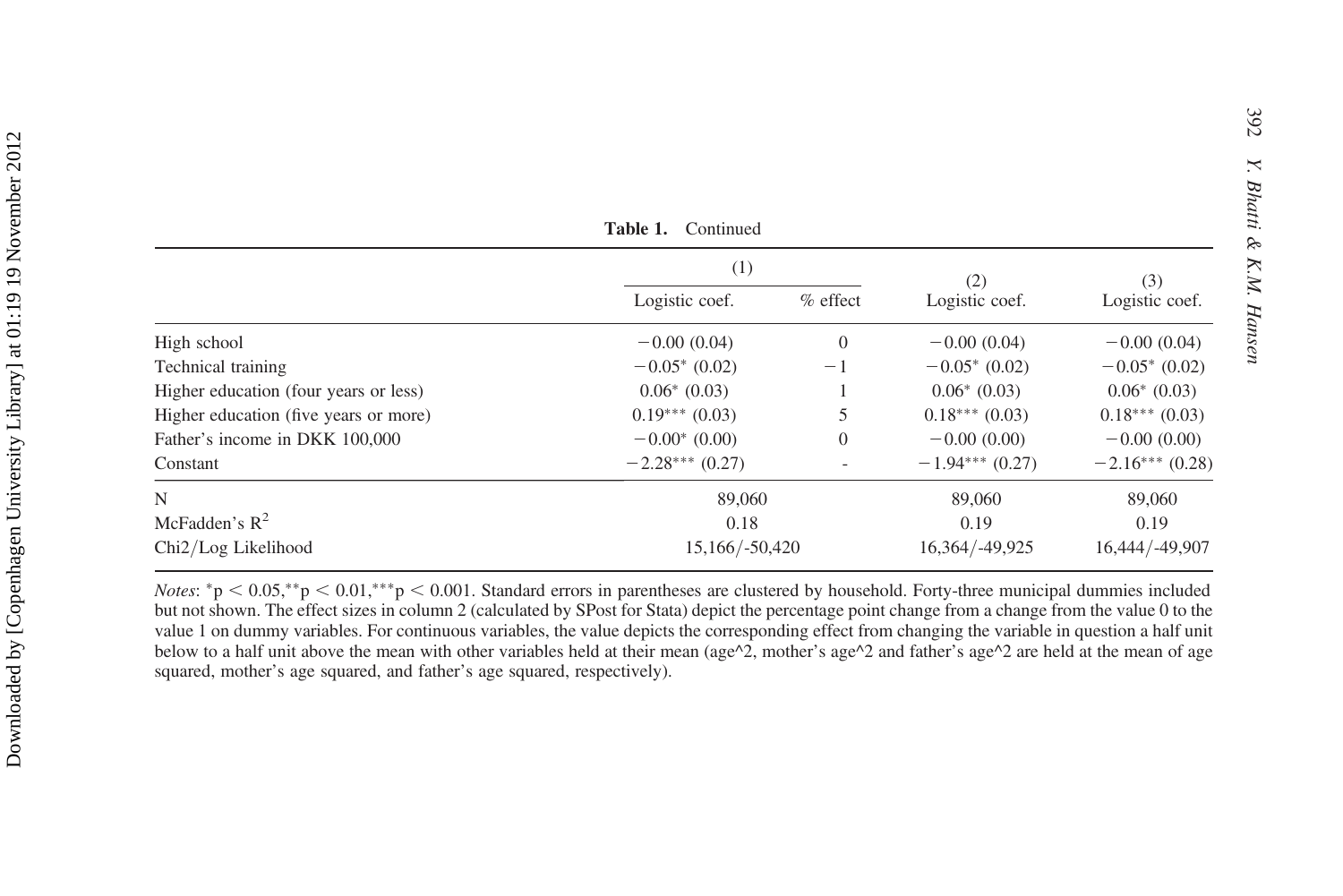

Figure 3. The predicted probabilities for turnout under different conditions (percent) when all other variables are held at their means.

words, part of the parental influence on children stems from socialization and part from living under the same roof, since voting is also a social phenomenon. The results also correspond nicely to Figure 2, where the effect of parental voting declines dramatically around the time the child moves, after which it levels out. Model 3 also reveals how the conclusion cannot be explained by parental influence on children declining by age.

In addition to the main hypotheses, Model 2 and Figure 3 show how while mothers on average influence their children more than fathers do (Coffe & Voorpostel, 2010; Elder & Greene, 2012), the size of the difference depends on the gender of the child. The interaction with "father voted" and "male" is positive, while the interaction is negative for boys and their mothers. This is possibly due to young adults being relatively more influenced by their same-gender parent as role models. Since the positive father∗male interaction is smaller than the negative mother∗male interaction, young women appear to be slightly more influenced by their parents than young men.

Residential mobility matters, even though there are no registration costs in Denmark. This is in accordance with Highton's (2000) work that moving can lower turnout due to the disruption of community ties. We also find evidence that moving to a new municipality has an impact. This indicates that the importance of residential mobility is partly a consequence of societal ties and partly due to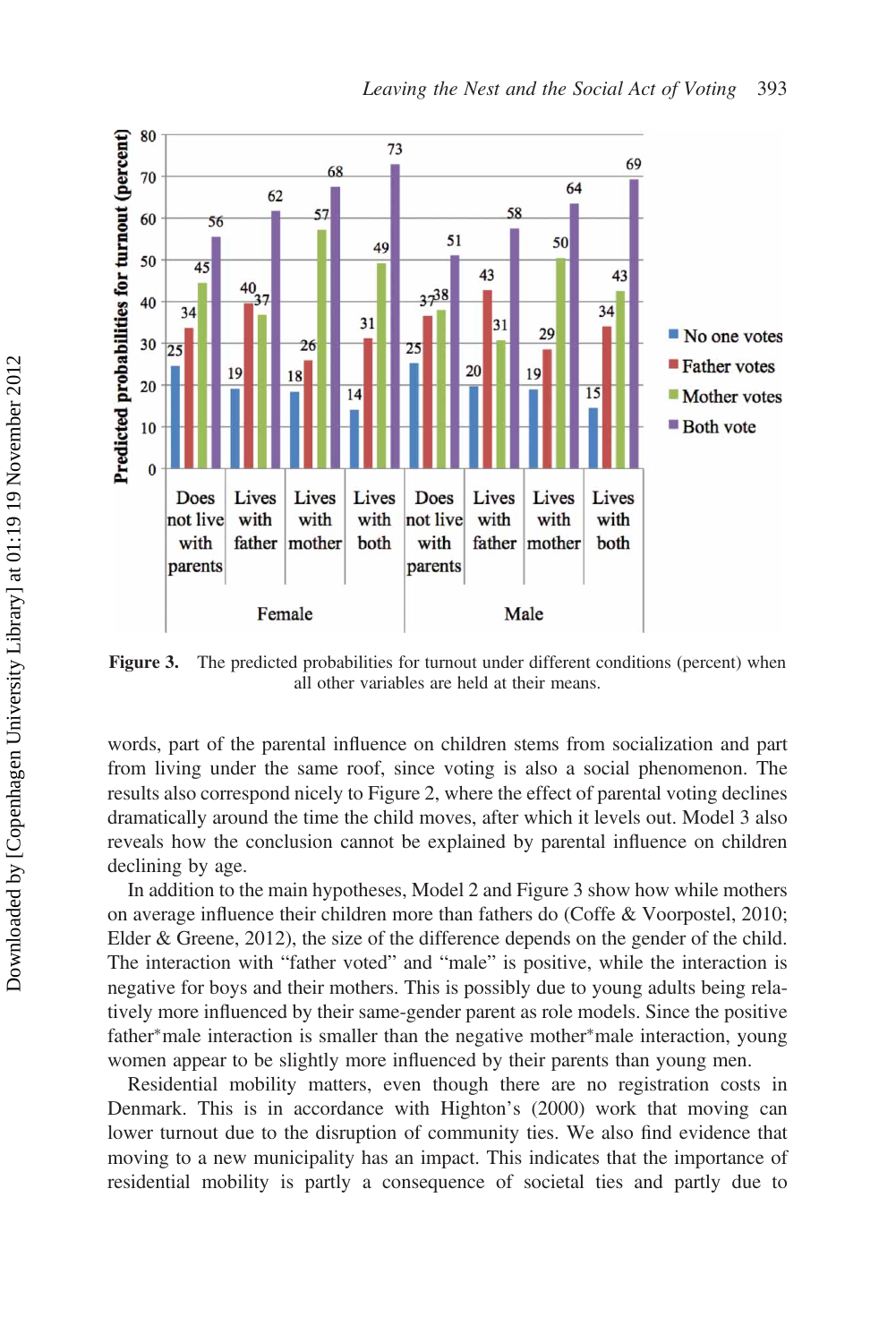familiarity with the political system being a function of residential stability. Being a student and thus part of an educational community provides easy access to political information, and it also involves a social network and social pressure to turn out (Wolfinger & Rosenstone, 1980: 57). We find a substantial education effect, even though we control for elementary school grades (ability), which should account for a major part of the education selection. Students vote more than non-students. One last, interesting result is the direct effect of the parents' socio-economic background – that is, children of well-educated parents vote more than others, even when taking their parents' tendency to vote into account. Thus, parental resources matter, irrespective of whether the parents themselves vote.

Age and age-squared remain significant and strong in magnitude. This indicates that the models do not explain all of the observed variation in turnout as a function of age. Nevertheless, the effect of age and age squared when going from 18 years of age to 22 years in Model 2 is only eight percentage points compared to 18 percentage points in a model including only age and age squared. Thus the variables included in the model account for more than half of the age-turnout differences among first time voters with a substantial residual remaining. An interpretation of the remaining effect of age per se would be that there is something special about becoming eligible close to an election – perhaps because voting then becomes one of the first opportunities to exercise newly acquired adult rights.

# After Leaving the Nest: The Influence of Peers and Parents

As should be evident from Table 1 and Figure 3, parents matter. It is also clear that when young adults leave home, their parents matter less and their turnout propensity declines. The two things seem to be related. Turnout may decline when young adults leave the nest because they are less influenced by their parents' (average) high tendency to vote and become more influence by their peers low tendency to vote. In Table 2, we consider the influence of peer (household) voting for those individuals who are not living in the parental home and not living alone.

Table 2 supports Hypothesis 4 by casting light on the importance of other persons' voting habits (e.g., a partner or a roommate) in the respondent's new household. The voting habits of other household members mean more than the parents' voting combined.<sup>10</sup> This is interesting, since the members of the new household will rarely be genetically related to the individual or have had influence over them during their primary socialization. This indicates that what happens around the election itself may be very important (people in the same household may discuss the election, encourage/discourage each other to vote, or even go to the polls together). The effect is illustrated in Figure 4, where we vary the average turnout of the household (the respondent herself excluded) when all other variables in the specification are held at their respective means. As Table 2 also illustrates, the effect is substantial. $^{11}$ 

Replacing parental influence with the influence of peers has substantial consequences for the turnout among young adults. The 19,517 young adults included in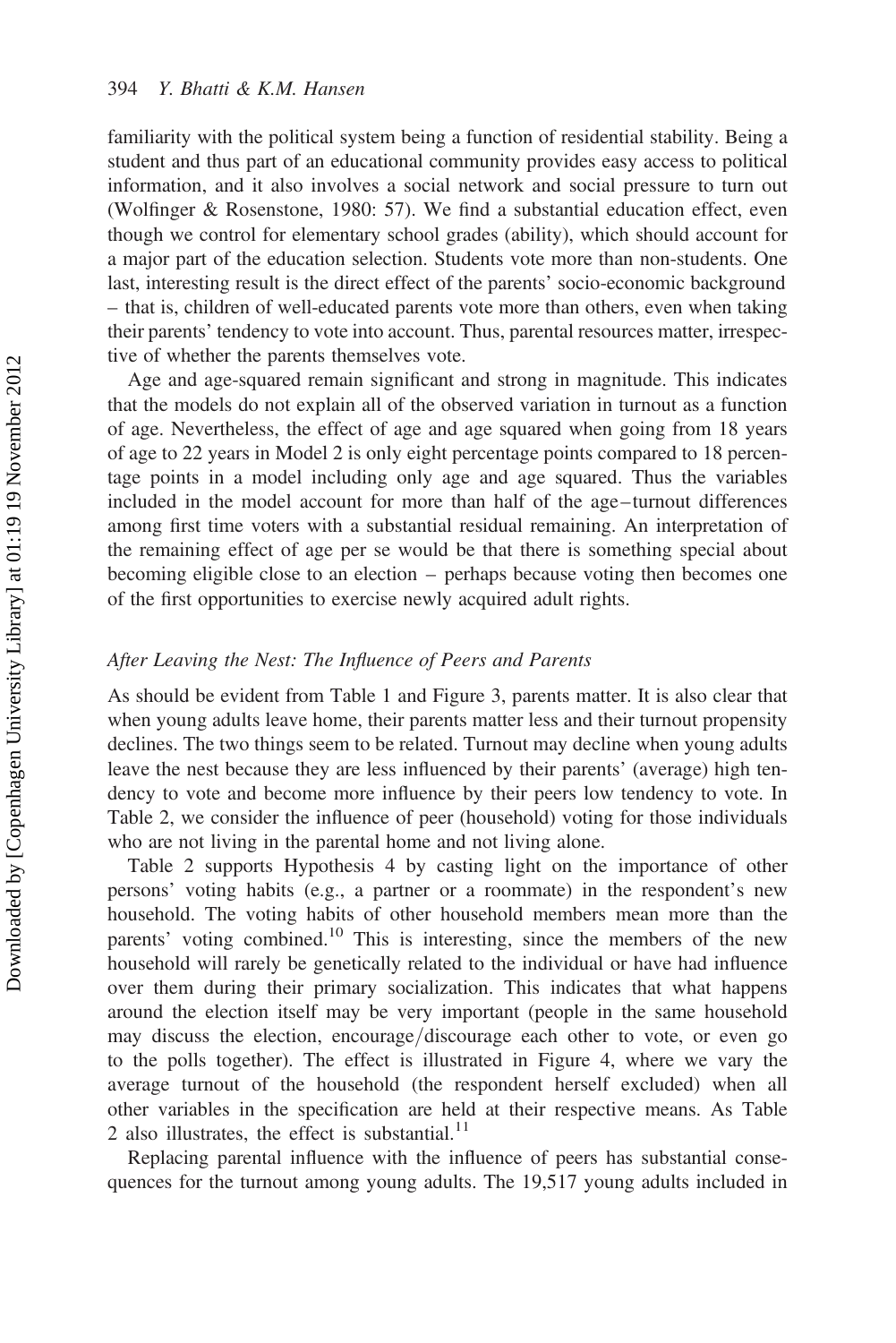|                                                           | (4)                   |                |  |
|-----------------------------------------------------------|-----------------------|----------------|--|
|                                                           | Logistic coef.        | % effect       |  |
| Average household vote                                    | $2.64***(0.047)$      | 56             |  |
| Mother voted                                              | $0.64***(0.047)$      | 15             |  |
| Father voted                                              | $0.40***$ $(0.046)$   | 9              |  |
| Current, ongoing education (base $=$ none)                |                       |                |  |
| Primary school                                            | 0.17(0.45)            | $\overline{4}$ |  |
| High school                                               | $0.35***(0.080)$      | 8              |  |
| Technical training                                        | 0.037(0.057)          | $\mathbf{1}$   |  |
| Higher education (four years or less)                     | $0.45***(0.055)$      | 11             |  |
| Higher education (five years or more)                     | 0.48(0.49)            | 12             |  |
| Residential stability in 1,000 days at current address    | 0.040(0.046)          | $\mathbf{1}$   |  |
| Municipal stability in 1,000 days in current municipality | $0.037***$ $(0.0056)$ | $\mathbf{1}$   |  |
| Gender (male)                                             | $-0.17***(0.040)$     | $-4$           |  |
| Age in $1,000$ days                                       | 0.11(0.25)            |                |  |
| Age in $1,000$ days <sup><math>\lambda</math>2</sup>      | $-0.036(0.14)$        |                |  |
| Constant                                                  | $-2.96***$ (0.63)     |                |  |
| N                                                         | 19,517                |                |  |
| McFadden's $R^2$                                          | 0.31                  |                |  |
| Chi <sup>2</sup> /Log Likelihood                          | $4,677/-9,266$        |                |  |

Table 2. Logit model for turnout – eligible adults under 22 not living at home (2009)

Notes: \*p < 0.05,\*\*p < 0.01,\*\*\*p < 0.001. Standard errors in parentheses. Standard errors are clustered by households. The effect sizes in column 2 (calculated by SPost for Stata) depict the percentage point change from a change from the value 0 to the value 1 on dummy variables. On continuous variables, the value depicts the corresponding effect from changing the variable in question a half unit below to a half unit above, the mean with other variables held at their mean (age^2, mother's age^2, and father's age^2 are held at the mean of age squared, mother's age squared and father's age squared, respectively). For the sake of space, we have omitted the following controls: Completed education (three dummies), elementary school average grade, married (one dummy), ethnicity (two dummies), citizenship (two dummies), mother's age, mother's age^2, mother's education (four dummies), mother's income, father's age, father's age^2, father's education (four dummies), father's income, average household age, average household income, average household completed education (four variables), average household ongoing education (four variables), and municipal fixed effects (42 dummies). Two cases omitted due to perfect prediction.

Table 2 lived in households with average turnouts of 46%, compared to a 70% turnout among their fathers and 71% among their mothers. In other words, when the young adult leaves home, she comes under the influence of low-voting peers rather than high-voting parents.<sup>12</sup> This seems to contribute substantially to the decline in observed turnout among those leaving the parental home.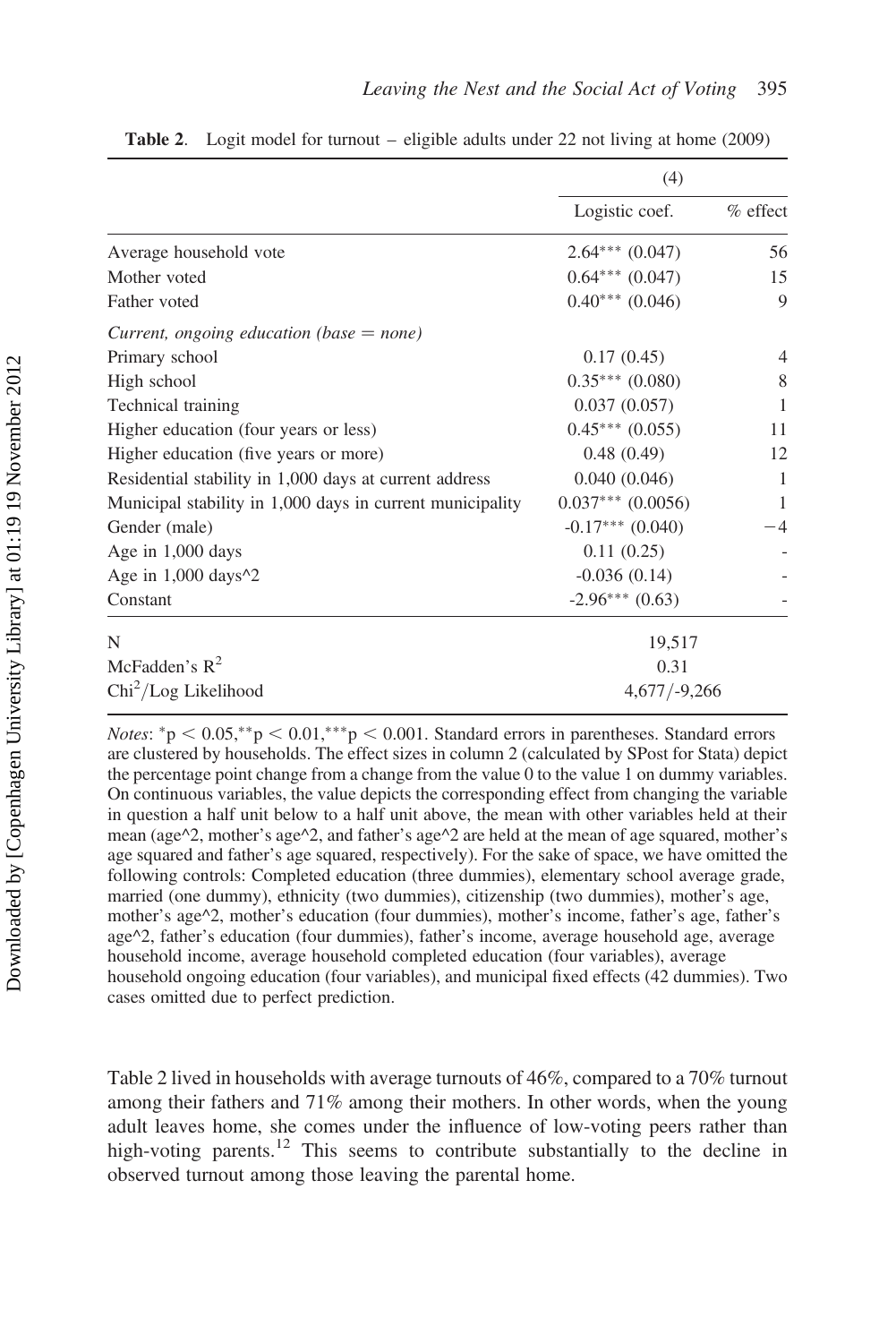

Figure 4. Probability of voting as a function of average turnout in the household for individuals living away from the parental home.

## Discussion: Leaving the Nest as a Reconfiguration of the Social Ties of Voting

Young voters enfranchised close to election day vote more often that their slightly older peers. From age 18 until about age 20, turnout falls off. In this article we have attempted to contribute to a first explanation of this surprising pattern. Although we are limited by the cross-sectional nature of our data, we are able to find a number of interesting patterns. Part of the explanation appears to be residential patterns. At age 18, 81% (with living parents) live at home. Four years later, the corresponding figure is a mere 15%. As the young adults leave the nest, the positive influence of their parents starts to wear off. If both parents vote, for instance, the predicted probability of voting drops 18 percentage points when the young individual leaves home (see Figure 3). At the same time, as the parents' influence diminishes, the young adults are heavily influenced by their low-voting peers. In other words, this study indicates that the participation norms met by young adults are highly variable across adolescence – and not simply low, as suggested previously (Plutzer, 2002). Hence, while our study does not question previous findings that those over age 21 increasingly vote when they start to settle down, have families of their own, etc., it does suggest that there is a phase before that – a phase of detachment from parents in which the likelihood of voting actually decreases.

What is especially interesting from our findings is how the influence from family and peers seems strong among the young voters and also how changing relationships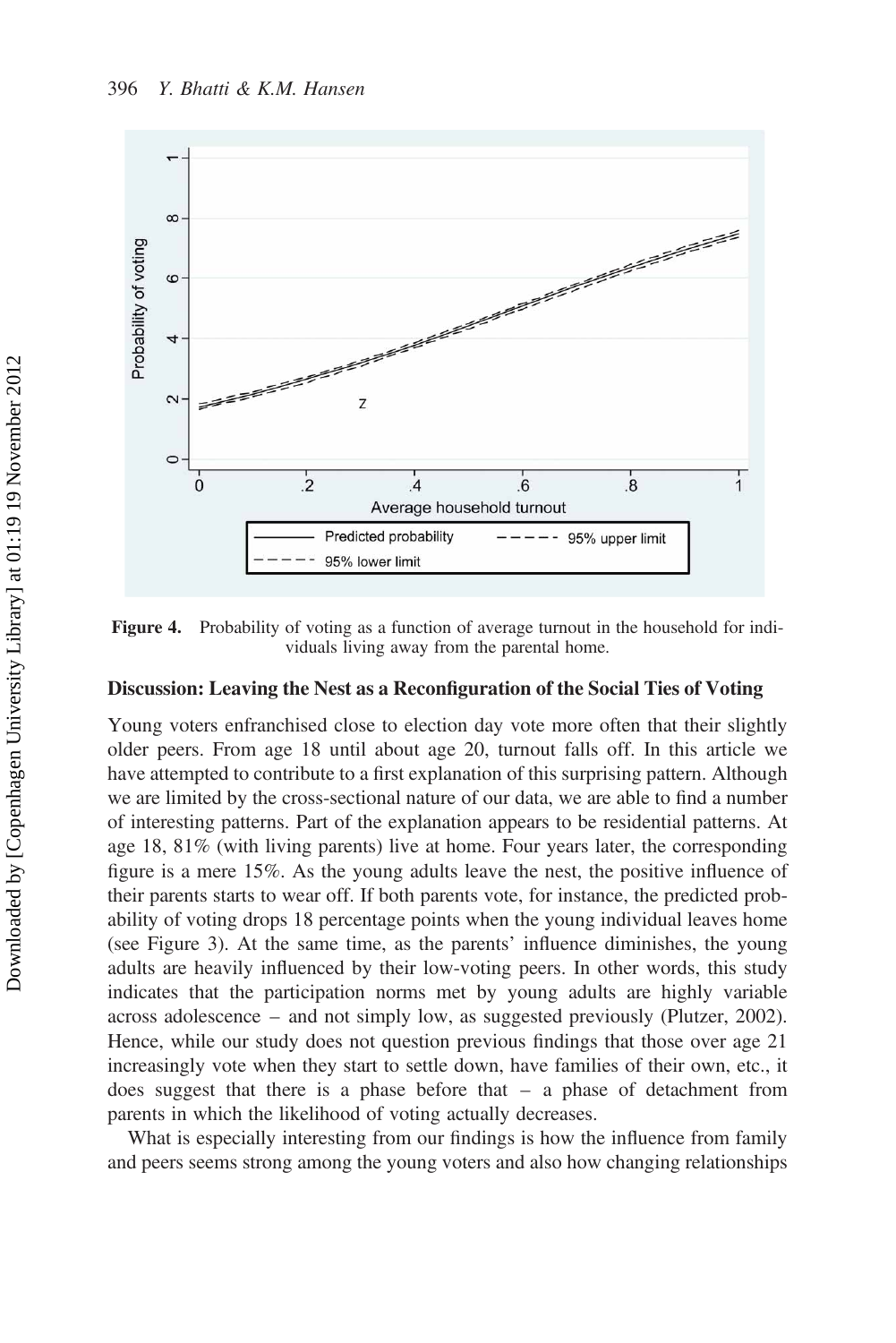with family and peers partly can explain why  $18-19$ -year-olds vote more often than 20– 21-year-olds. Before the young voters leave the nest they are positively influenced by their parents, but as the leave the nest the probability of voting decreases as the households in which these young people become imbedded loom larger and take on heightened importance relative to the household they left.

Some limitations of this present study should be emphasized. First, it is based on cross-sectional data and thus, even with excellent quality controls, vulnerable to unobserved unit heterogeneity. A particular concern is the difficulty of taking into account selection into households with like-minded occupants when examining those who have left their parents' home. Second, we cannot preclude reverse causality – children may influence their parents and if social networks in general matter each individual simultaneously affects and is affected by her household. Third, while the models in this study explain a large part of the turnout decline, they do not explain it all. A residual effect of age remains. One possible explanation that has previously been suggested to explain decline in turnout has been that past eligibility decreases the likelihood of voting (Konzelmann et al., 2012; Metje, 1991) or that there is a special "hype" when voting for the first time – a first-time boost. This may well play a part in the explanation. We experimented with eligibility dummies for other types of elections and found that eligibility for a European Parliament election held six months before the municipality election had some effect on municipality turnout. Nevertheless, the residual effect of age remained the same.

The findings of the study feed into the debate about the age of eligibility. If leaving the nest of the parents indeed decreases turnout, this could support Franklin's (2004) argument that turnout would not necessarily decrease if the age of eligibility was lowered. When living at home the voting habit of the parents is simply transmitted more strongly from parent to offspring. Today when voters become eligible at 18 years of age, most young voters have had none or few participatory opportunities before leaving home. A younger voting age would create more opportunities for acquiring the habit of voting before leaving home.

In a theoretical perspective, the effect of leaving the nest and subsequent peer effects are interesting, as they indicate that while primary socialization matters, sharing a roof with someone matters at least as much. Short-term factors seem to matter at least as much as long-term factors. The study can also indirectly feed into the literature on the effect of marriage or of other relationships where it is commonly found that "social networks" matter (e.g., Klofstad, 2011; Nickerson, 2008; Stoker & Jennings, 1995). This study suggests that living with someone can be a large part of the reason why close relationships matter. People living together may well discuss the upcoming election as part of everyday personal relations. Even more importantly, they may go to the polls together. In that sense, voting is essentially a social act.

## Acknowledgements

Earlier versions of this article were presented at seminars at the ECPR Joint Sessions 2010, University of Copenhagen, Université de Montréal, EUI and Penn State. We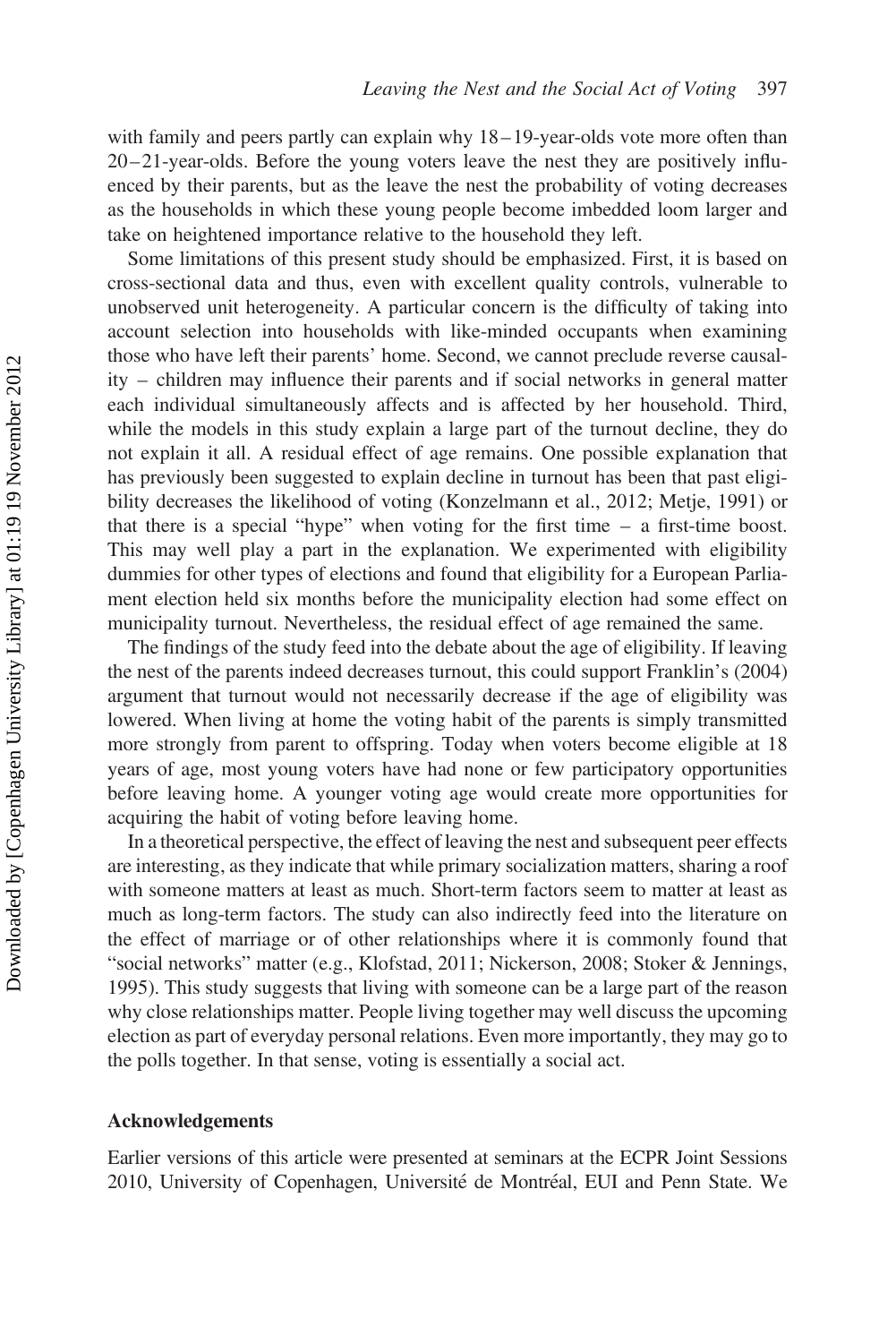are also indebted to Andre´ Blais, Wouter van der Brug, Robert S. Erikson, Jørgen Elklit, Ed Fieldhouse, Mark Franklin, Ben Highton, Eric Plutzer, Jo Saglie, Paul Sniderman, Dietlind Stolle, Hanna Wass, Till Weber and the anonymous reviewers for very useful comments and suggestions. Our gratitude also goes to The Danish Ministry for Refugee, Immigration and Integration Affairs and the Danish Ministry of Interior and Health for funding the project and to the participating municipalities for graciously providing the voter files. None of the individuals or institutions mentioned would necessarily endorse this study or should be held responsible for its content.

## Notes

- 1. In Denmark it is the municipalities that manage the voter lists. Therefore, acquiring the lists requires the collaboration of each individual municipality. All 98 municipalities were asked to participate in the study and 44 accepted. If a municipality accepted, information for all voters in that municipality was provided. Individuals did not self-select into the study (the few exceptions are described in Bhatti and Hansen (2012b): note 6). The 44 municipalities vary substantially in electoral size from 2,580 in Fanø to 427,940 in Copenhagen. The participating municipalities had a similar turnout to the non-participating: less than two percentage points lower. The slight difference is mainly due to the fact that the four biggest municipalities participated (Bhatti & Hansen, 2010). We have no reason to believe that the causal patterns should be different in participating and non-participating municipalities. Municipal fixed effects are included in all analyses to take into account unexplained systematic variation in turnout rates between them.
- 2. Statistics Denmark is the official census bureau funded by the state and responsible for compiling statistics from various Danish authorities on all levels.
- 3. Furthermore, at least one of the following requirements must be met: a) The person is a Danish citizen; b) the person is a national of another EU member state; c) the person is a national of Iceland or Norway; or d) the person has held uninterrupted residence in Denmark for the past three years prior to the election. Those under guardianship are disenfranchised.
- 4. For previous pioneer Danish studies employing similar data (see Elklit & Togeby, 2009; Elklit et al., 2000, 2005).
- 5. These official addresses can be considered as highly reliable as individuals are obliged by law to notify the authorities at the latest five days after moving to a new permanent address.
- 6. Similar ideas can be found in Fieldhouse and Cutts (2012). Stoker and Jennings (1995) present a similar idea for marriage – the effect of marriage is conditional upon whether the spouse votes.
- 7. In the regression, we lose about one-third of the original sample. This is primarily due to two factors. First, more than 40,000 individuals drop out because at least one of the parents does not live in any of the 44 municipalities for which we have complete turnout information. This possibly produces an overrepresentation of individuals that move within a municipality as opposed to from one municipality to another. If anything, this ought to suppress a negative finding of leaving the nest in Table 1. Since we do have socio-demographical information for all living citizens, we re-estimated the model excluding the parental turnout variables for the full sample and for the sample used in Table 1. The results were almost identical, with slightly more negative effects for leaving the nest in the full sample (as expected). None of the other variables of interest yielded substantially different results. Second, a smaller group of individuals drop out due to at least one of the parents being dead or not having the right to vote in the country. We can include this group by excluding all parental variables. Again, the coefficients were almost identical, with slightly higher negative coefficients for leaving the nest in the model that includes young adults with dead parents.
- 8. For the sake of simplicity, we did not include interactions between the two parents. The interaction between "lives with mother" and "lives with father" has a negative tendency. The interaction between "father voted" and "mother voted" is also negative, and the main effects increase. This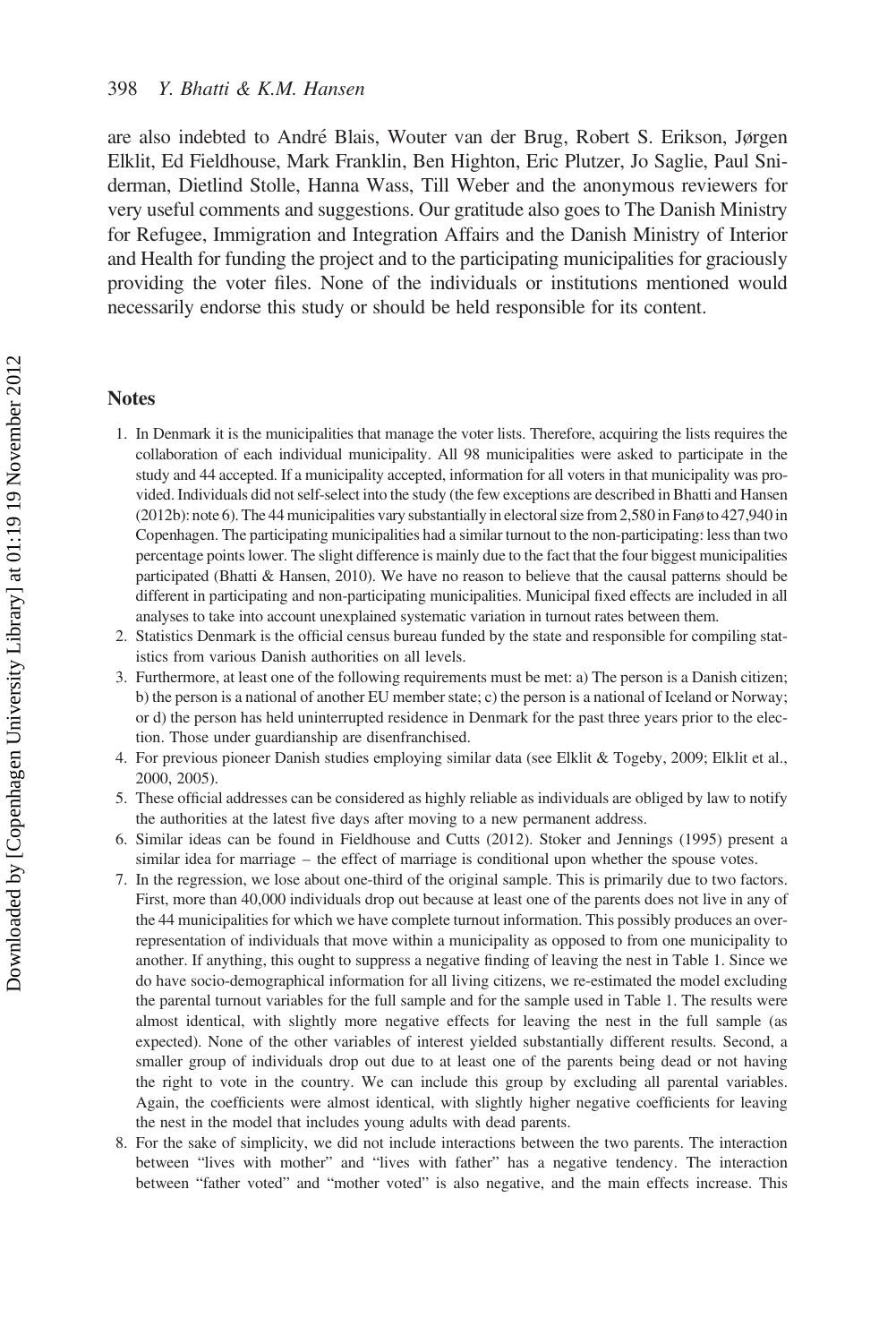implies that it is particularly important that the young adult is subjected to the voting norm from at least one of the parents; however, one does not get the full double effect when both vote.

- 9. This means that the effect of leaving home is not caused by relocating per se. However, we cannot from our models preclude that moving for the first time creates bigger turmoil than moving in general. If this is true, part of the effect of moving from the parents would be due to changing social networks and part of it could be a turmoil effect.
- 10. We cannot, of course, interpret the entire coefficient for household voting as a causal effect, since the respondent herself presumably also affects her peers. Even if half of the effect is accounted for by reverse causation, however, peers are still as influential as parents are (the parents' coefficients are probably somewhat less affected by the potential endogeneity problem). The wide range of sociodemographic controls should limit the selection problems somewhat. However, as mentioned previously the study is cross-sectional and we cannot preclude that people move in together due to unobserved selection effects based on political interest.
- 11. We also experimented with an interaction between residential stability and household voting. The effect was positive but substantively unimportant. This implies that even though the effect of living with someone increases slightly over time, living with someone or not is what matters.
- 12. We also ran a model similar to the one in Table 2, but where all young individuals living with others were included (including those living in the parental home). We added an indicator for living with parents and an interaction between living at home and household voting in order to examine the relative effect of the household when living with parents and peers. The interaction was small and had a negative tendency indicating that the effect of the household is not lower when living with peers compared to when living with parents.

## **References**

- Abramson, Poul R., Aldrich, John H. & Rohde, David W. (1998) Change and Continuity in the 1996 Elections (Washington, DC: CQ Press).
- Achen, Christopher H. & Sinnott, Richard (2007) Taking sides: learning and voting, Prepared for presentation at the Annual Meeting of the Midwest Political Science Association, Chicago, 12–15 April 2007.
- Andolina, Molly, Jenkins, Krista, Zukin, Cliff & Keeter, Scott (2003) Habits from home, lessons from school: influences on youth civic engagement. *PS: Political Science and Politics*, 36(2), pp. 275–280.
- Beck, Poul A., Dalton, Russel J., Green, S. & Huckfeldt, Robert (2002) The social calculus of voting. American Political Science Review, 91(1), pp. 57–73.
- Bernstein, Robert, Chadha, Anita & Montjoy, Robert (2001) Overreporting voting: why it happens and why it matters. Public Opinion Quarterly, 65(1), pp. 22–44.
- Bhatti, Yosef & Hansen, Kasper M. (2010) Valgdeltagelsen ved kommunalvalget 17. november 2009. Beskrivende analyser af valgdeltagelsen baseret på registerdata. Working paper no. 3. Copenhagen: University of Copenhagen, Department of Political Science.
- Bhatti, Yosef & Hansen, Kasper M. (2011) Who "marries" whom? The influence of social connectedness, economic and political homogeneity, and population size on jurisdictional consolidations. European Journal of Political Research, 50(2), pp. 212–238.
- Bhatti, Yosef & Hansen, Kasper M. (2012a) Public employees lining up for the polls the conditional effect of living and working in same district. Public Choice, forthcoming.
- Bhatti, Yosef & Hansen, Kasper M. (2012b) Retiring from Voting: Turnout among Senior Voters. Journal of Elections, Public Opinion and Parties, 22(4).
- Bhatti, Yosef, Hansen, Kasper M. & Wass, Hanna (2012) The relationship between age and turnout: a roller-coaster ride. Electoral Studies, 31(3), pp. 588–593.
- Campbell, A., Converse, P., Miller, W & Stokes, D. (1960) The American Voter (New York: Wiley).
- Christakis, Nicholas A. & Fowler, James H. (2009) Connected: The Surprising Power of Our Social Networks and How They Shape Our Lives (New York: Little, Brown and Company).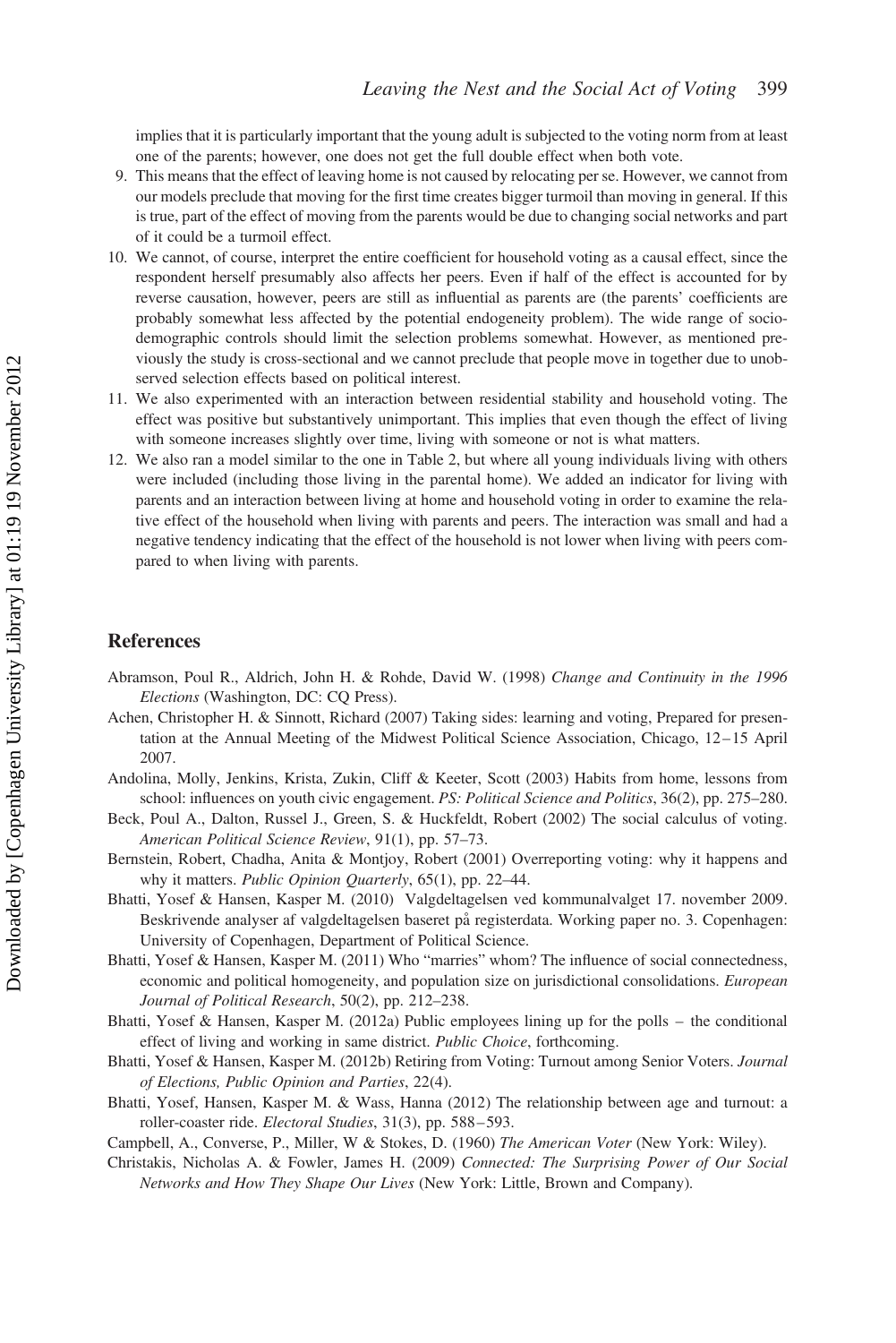# 400 Y. Bhatti & K.M. Hansen

- Coffe, Hilde & Voorpostel, Marieke (2010) Young people, parents and radical right voting. The case of the Swiss People's Party. Electoral Studies, 29(3), pp. 435–443.
- Denny, Kevin & Doyle, Orla (2008) Political interest, cognitive ability and personality: determinants of voter turnout in Britain. British Journal of Political Science, 38, pp. 291–310.
- Denny, Kevin & Doyle, Orla (2009) Does voting history matter? Analysing persistence in turnout. American Journal of Political Science, 53(1), pp. 17–35.
- Elder, Laurel & Greene, Steven (2012) The politics of parenthood: parenthood effects on issue attitudes and candidate evaluations in 2008. American Politics Research, 40(3), pp. 419–449.
- Elklit, Jørgen & Togeby, Lise (2009) Where turnout holds firm: the Scandinavian exceptions, in: J. DeBardeleben & J. H. Pammett (eds) Activating the Citizen: Dilemmas of Citizen Participation in Europe and Canada (New York: Macmillan), pp. 83–105.
- Elklit, Jørgen, Møller, Birgit, Svensson, Palle & Togeby, Lise (2000) Hvem stemmer—og hvem stemmer ikke? En analyse af valgdeltagelsen i København og A˚rhus ved kommunal-bestyrelsesvalgene i 1997 (Aarhus: Magtudredningen—The Danish Democracy and Power Study).
- Elklit, Jørgen, Møller, Birgit, Svensson, Palle & Togeby, Lise (2005) Gensyn med Sofavælgerne. Valgdeltagelse i Danmark (Århus: Aarhus University Press).
- Eulau, Heinz (1986) Politics, Self, and Society: A Theme and Variations (Cambridge, MA: Harvard University Press).
- Fieldhouse, Edward & Cutts, David (2009) What small spatial scales are relevant as electoral contexts for individual voters? The importance of the household on turnout at the 2001 general election. American Journal of Political Science, 53(3), pp. 726–739.
- Fieldhouse, Edward & Cutts, David (2012) The companion effect: household and local context and the turnout of young people. The Journal of Politics, 74(3), pp. 856–869.
- Fieldhouse, Edward, Tranmer, Mark & Russell, Andrew (2007) Something about young people or something about elections? Electoral participation of young people in Europe: evidence from a multilevel analysis of the European Social Survey. European Journal of Political Research, 46(6), pp. 797–822.
- Fowler, James (2005) Turnout in a small world, in: A. Zuckerman (ed.) Social Logic of Politics (Philadelphia: Temple University Press), pp. 269–287.
- Fowler, James & Dawes, Christopher (2008) Two genes predict voter turnout. The Journal of Politics, 70(3), pp. 579–594.
- Fowler, James, Baker, Laura & Dawes, Christopher (2008) Genetic variation in political participation. American Political Science Review, 102(2), pp. 233–248.
- Franklin, Mark (2004) Voter Turnout and the Dynamics of Electoral Competition in Established Democracies Since 1945 (New York: Cambridge University Press).
- Gerber, Alan S., Green, Donald P. & Shachar, Ron (2003) Voting may be habit forming: Evidence from a randomized field experiment. American Political Science Review, 47(3), pp. 540–550.
- Highton, Benjamin (2000) Residential mobility, community mobility, and electoral participation. Political Behavior, 22(2), pp. 109–121.
- Highton, Benjamin (2009) Revisiting the relationship between educational attainment and political sophistication. Journal of Politics, 71(4), pp. 1564–1576.
- Highton, Benjamin & Wolfinger, Raymond E. (2001) The first seven years of the political life cycle. American Journal of Political Science, 45(1), pp. 202–209.
- Jennings, M. Kent & Langton, Kenneth P. (1969) Mothers versus fathers formation of political orientations among young Americans. Journal of Politics, 31(2), pp. 329–358.
- Jennings, M. Kent & Niemi, Richard G. (1971) Division of political labor between mothers and fathers. American Political Science Review, 65(1), pp. 69–82.
- Karp, Jeffrey & Brockington, David (2005) Social desirability and response validity: a comparative analysis of overreporting voter turnout in five countries. Journal of Politics, 67(2), pp. 825–840.
- Kenny, Christopher B. (1993) The microenvironment and political participation. American Politics Quarterly, 21(2), pp. 223–238.
- Klofstad, Casey A. (2011) Civic Talk: Peers, Politics, and the Future of Democracy (Philadelphia, PA: Temple Press).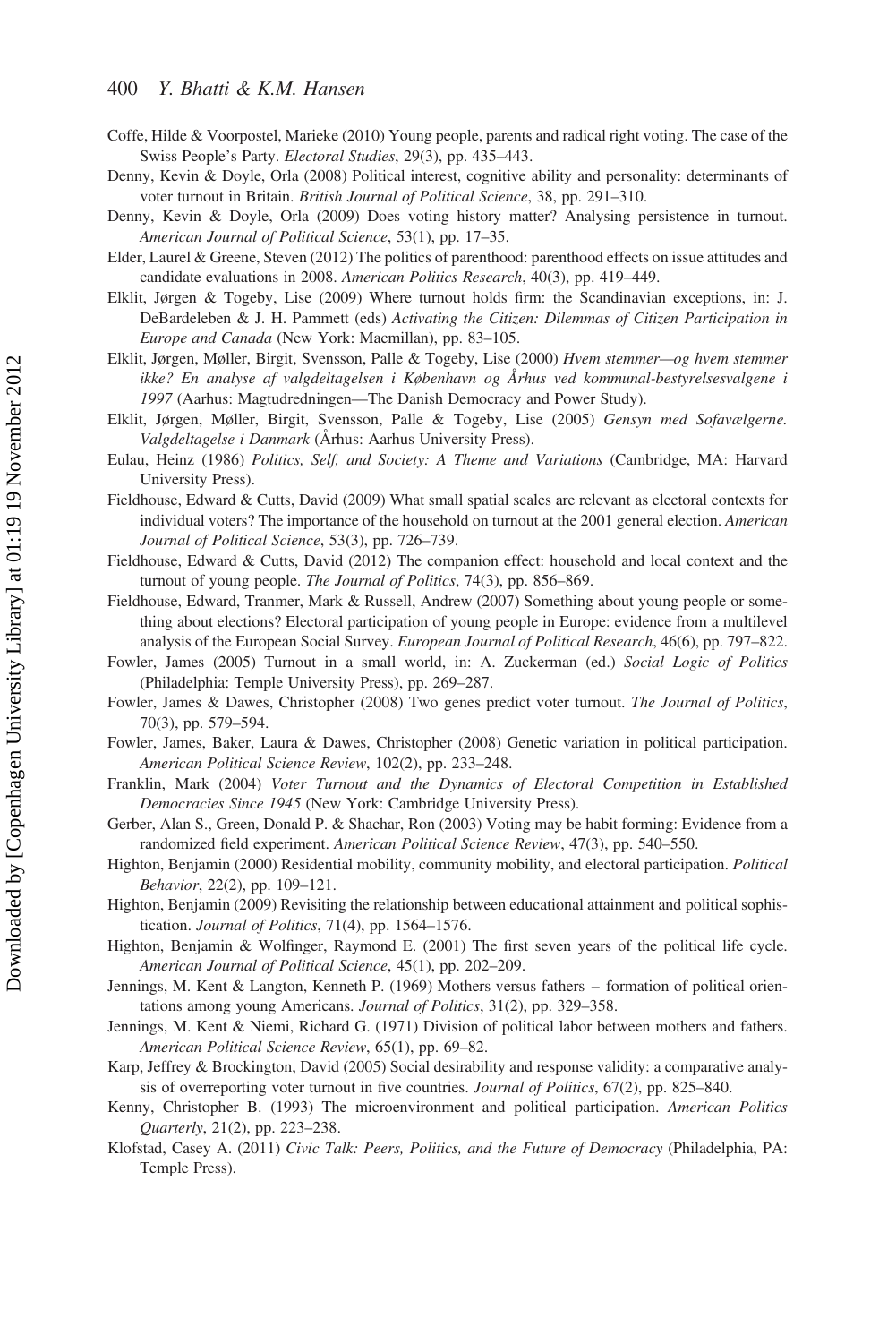Konzelmann, Laura, Wagner, Corina & Rattinger, Hans (2012) Turnout in Germany in the course of time, life cycle and cohort effects on electoral turnout from 1953 to 2049. Electoral Studies, 31(2), pp. 250–261. Lane, Robert E. (1959) Political Life (New York: The Free Press of Glencoe).

- Lazarsfeld, Poul F., Berelson, Bernard & Gaudet, Hazel (1968) The People's Choice, 3rd edn. (New York: Columbia University Press).
- Metje, Matthias (1991) Die Beteiligung von Frauen und Männern an Bundestagswahlen. Eine Untersuchung der Alters- und Generationseffekte. Zeitschrift für Parlamentsfragen, 22, pp. 358–376.
- Milbrath, Lester W. & Goel, Madan L. (1977) Political Participation. How and Why do People Get Involved in Politics?, 2nd edn. (Lanham: University Press of America).
- Mouritzen, Poul E. (2003) Kommunestyret i Danmark bæredygtighed og demokrati, in: P. E. Mouritzen & U. Kjær (eds) Kommunestørrelse og lokalt demokrati (Odense: University Press of Southern Denmark), pp. 31–43.
- Nickerson, David W. (2008) Is voting contagious? Evidence from two field experiments. American Political Science Review, 102(1), pp. 49–57.
- Pacheco, Julianna S. & Plutzer, Eric (2007) Stay in school, don't become a parent teen life transitions and cumulative disadvantages for voter turnout. American Politics Research, 35(1), pp. 32–56.
- Phelps, Edward (2004) Young citizens and changing electoral turnout, 1964–2001. Political Quarterly, 25(3), pp. 238–248.
- Plutzer, Eric (2002) Becoming a habitual voter: inertia, resources, and growth in young adulthood. American Political Science Review, 96(1), pp. 41–56.
- Reif, Karl-Heinz & Schmitt, Hermann (1980) Nine second-order national elections: a conceptual framework for the analysis of European election results. European Journal of Political Research, 8(1), pp. 3–44.
- Sloam, James (2007) Rebooting democracy: youth participation in politics in the UK. Parliamentary Affairs, 60(4), pp. 548–567.
- Steinbrecher, Markus, Huber, Sandra & Rattinger, Hans (2007) Turnout in Germany. Citizen Participation in State, Federal and European Elections since 1979 (Baden-Baden: Nomos).
- Stoker, Laura & Jennings, M. Kent (1995) Life-cycle transitions and political participation: the case of marriage. American Political Science Review, 89(2), pp. 421–433.
- Togeby, Lise (1999) Migrants at the polls. An analysis of immigrant and refugee participation in Danish local elections. Journal of Ethnic and Migration Studies, 25(4), pp. 665–684.
- Togeby, Lise (2008) The political representation of ethnic minorities. Denmark as a deviant case. Party Politics, 14(3), pp. 325–343.
- Verba, Sidney & Nie, Norman N. (1972) Participation in America: Political Democracy and Social Equality (Chicago: University of Chicago Press).
- Verba, Sidney, Schlozman, Kay L. & Burns, Nancy (2005) Family ties: understanding the intergenerational transmission of participation, in: A. S. Zuckerman (ed.) The Social Logic of Politics: Personal Networks as Contexts for Political Behavior (Philadelphia: Temple University Press), pp. 95–114.
- Wass, Hanna (2007a) Generations and socialization into electoral participation in Finland. Scandinavian Political Studies, 30(1), pp. 1–19.
- Wass, Hanna (2007b) The effects of age, generation and period on turnout in Finland 1975–2003. Electoral Studies, 26(3), pp. 648–659.
- Wolfinger, Raymond E. & Rosenstone, Steven J. (1980) Who Votes? (New Haven: Yale University Press).
- Wolfinger, Nicholas H. & Wolfinger, Raymond E. (2008) Family structure and turnout. Social Forces, 8(4), pp. 1513–1528.
- Zuckerman, Alan S. (2005) Returning to the social logic of political behavior, in: A. S. Zuckerman (ed.) The Social Logic of Politics: Personal Networks as Contexts for Political Behavior (Philadelphia: Temple University Press), pp. 3–19.
- Zuckerman, Alan S., Dasovic, Josip & Fitzgerald, Jennifer (eds) (2007) Partisan Families: The Social Logic of Bounded Partisanship in Germany and Britain (New York: Cambridge University Press).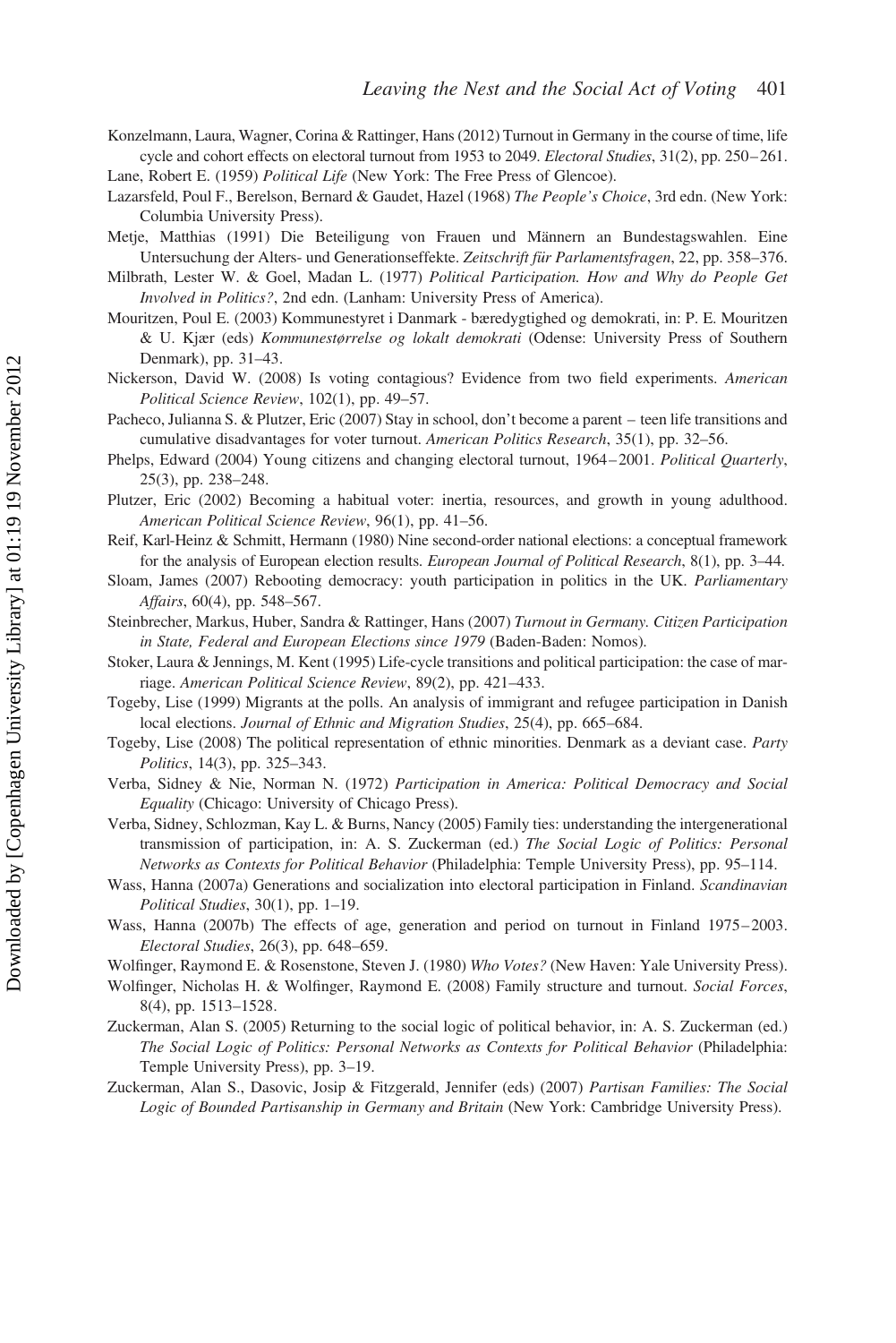|                                                             | Mean   | <b>SD</b> | Min.             | Max.  | N      |
|-------------------------------------------------------------|--------|-----------|------------------|-------|--------|
| Voted                                                       | 0.542  | 0.498     | $\Omega$         | 1     | 89,060 |
| Mother voted                                                | 0.754  | 0.431     | $\theta$         | 1     | 89,060 |
| Father voted                                                | 0.745  | 0.436     | $\overline{0}$   | 1     | 89,060 |
| Lives with mother                                           | 0.614  | 0.487     | $\overline{0}$   | 1     | 89,060 |
| Lives with father                                           | 0.527  | 0.499     | $\theta$         | 1     | 89,060 |
| Current, ongoing education (base $=$ none)                  |        |           |                  |       |        |
| Primary school                                              | 0.002  | 0.043     | $\overline{0}$   | 1     | 89,060 |
| High school                                                 | 0.266  | 0.442     | $\overline{0}$   | 1     | 89,060 |
| Technical training                                          | 0.198  | 0.398     | $\overline{0}$   | 1     | 89,060 |
| Higher education (4 years or less)                          | 0.138  | 0.345     | $\Omega$         | 1     | 89,060 |
| Higher education (5 years or more)                          | 0.001  | 0.026     | $\theta$         | 1     | 89,060 |
| Residential stability (in 1,000 days at current<br>address) | 2.953  | 2.872     | $\overline{0}$   | 8.035 | 89,060 |
| Municipal stability (in 1,000 days in current               |        |           |                  |       |        |
| municipality)                                               | 5.278  | 2.833     | $\overline{0}$   | 8.035 | 89,060 |
| Gender (male)                                               | 0.507  | 0.500     | $\overline{0}$   | 1     | 89,060 |
| Age in 1,000 days more than 18 years                        | 0.694  | 0.417     | $\overline{0}$   | 1.46  | 89,060 |
| Education, completed (base $=$ primary school)              |        |           |                  |       |        |
| High school                                                 | 0.349  | 0.477     | $\overline{0}$   | 1     | 89,060 |
| Technical training                                          | 0.045  | 0.208     | $\theta$         | 1     | 89,060 |
| Higher education (four years or less)                       | 0.002  | 0.041     | $\theta$         | 1     | 89,060 |
| Elementary school average grade                             | 6.169  | 2.048     | $-3$             | 12    | 89,060 |
| Income in DKK 100,000                                       | 0.753  | 0.663     | $-7$             | 40.7  | 89,060 |
| Married                                                     | 0.002  | 0.046     | $\overline{0}$   | 1     | 89,060 |
| Non-Danish, Western ethnicity                               | 0.003  | 0.058     | $\overline{0}$   | 1     | 89,060 |
| Non-Danish, non-Western ethnicity                           | 0.079  | 0.269     | $\theta$         | 1     | 89,060 |
| Non-Danish, Western citizen                                 | 0.005  | 0.067     | $\overline{0}$   | 1     | 89,060 |
| Non-Danish, non-Western citizen                             | 0.026  | 0.159     | $\boldsymbol{0}$ | 1     | 89,060 |
| Mother's age                                                | 11.135 | 1.738     | 5.15             | 40.69 | 89,060 |
| Mother's education, completed (base $=$ primary school)     |        |           |                  |       |        |
| High school                                                 | 0.052  | 0.222     | $\Omega$         | 1     | 89,060 |
| Technical training                                          | 0.371  | 0.483     | $\overline{0}$   | 1     | 89,060 |
| Higher education (four years or less)                       | 0.303  | 0.460     | $\overline{0}$   | 1     | 89,060 |
| Higher education (five years or more)                       | 0.072  | 0.258     | $\overline{0}$   | 1     | 89,060 |
| Mother's income in DKK 100,000                              | 3.319  | 2.535     | $-27.8$          | 503.2 | 89,060 |
| Father's age                                                | 12.145 | 2.066     | 5.52             | 24.49 | 89,060 |

Table A1. Descriptive statistics for Table 1

(Continued)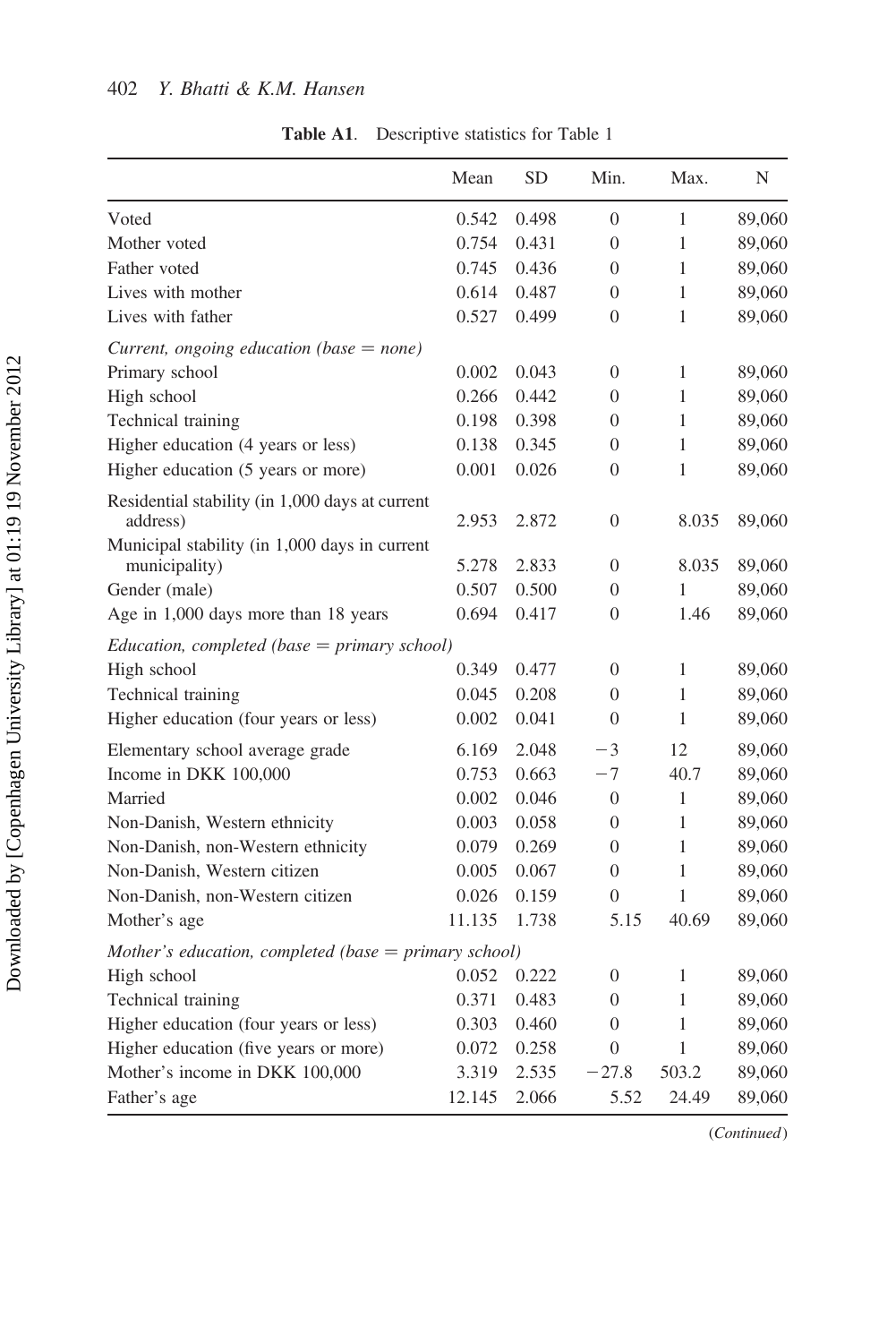|                                                         | Mean  | SD.   | Min.     | Max.  | N      |
|---------------------------------------------------------|-------|-------|----------|-------|--------|
| Father's education, completed (base $=$ primary school) |       |       |          |       |        |
| High school                                             | 0.051 | 0.220 | $\Omega$ |       | 89,060 |
| Technical training                                      | 0.411 | 0.492 | $\Omega$ |       | 89,060 |
| Higher education (four years or less)                   | 0.212 | 0.409 | $\Omega$ |       | 89,060 |
| Higher education (five years or more)                   | 0.114 | 0.318 | $\Omega$ |       | 89,060 |
| Father's income in DKK 100,000                          | 4.673 | 7.587 | $-149.0$ | 580.4 | 89,060 |

Table A1. Continued

Notes: Variables have the register date January 1, 2009. Exceptions are education (register date January 1, 2010 to ensure the correct school year is utilized), residency (register date November 17, 2009), and income (register date January 1, 2008 as no newer income information is currently available).

|                                                              | Mean  | <b>SD</b> | Min.           | Max.         | N      |
|--------------------------------------------------------------|-------|-----------|----------------|--------------|--------|
| Voted                                                        | 0.443 | 0.497     | $\Omega$       | 1            | 19,519 |
| Average household vote                                       | 0.460 | 0.470     | $\Omega$       | 1            | 19,519 |
| Mother voted                                                 | 0.707 | 0.455     | $\overline{0}$ | 1            | 19,519 |
| Father voted                                                 | 0.701 | 0.458     | $\Omega$       | 1            | 19,519 |
| Current, ongoing education (base $=$ none)                   |       |           |                |              |        |
| Primary school                                               | 0.098 | 0.297     | $\Omega$       | $\mathbf{1}$ | 19,519 |
| High school                                                  | 0.177 | 0.382     | $\Omega$       | 1            | 19,519 |
| Technical training                                           | 0.289 | 0.453     | $\theta$       | 1            | 19,519 |
| Higher education (four years or less)                        | 0.002 | 0.039     | $\Omega$       | 1            | 19,519 |
| Higher education (five years or more)                        | 0.098 | 0.297     | $\theta$       | 1            | 19,519 |
| Residential stability in 1,000 days at current<br>address    | 0.288 | 0.395     | $\overline{0}$ | 7.949        | 19,519 |
| Municipal stability in 1,000 days in current<br>municipality | 3.557 | 3.387     | $\Omega$       | 8.035        | 19,519 |
| Gender (male)                                                | 0.401 | 0.490     | $\Omega$       | 1            | 19,519 |
| Age in 1,000 days                                            | 0.942 | 0.362     | $\theta$       | 1.46         | 19,519 |
| Education, completed (base $=$ primary<br>school l)          |       |           |                |              |        |
| High school                                                  | 0.487 | 0.500     | $\Omega$       | $\mathbf{1}$ | 19,519 |
| Technical training                                           | 0.070 | 0.256     | $\theta$       | 1            | 19,519 |
| Higher education (four years or less)                        | 0.004 | 0.062     | $\theta$       | 1            | 19,519 |
| Elementary school average grade                              | 6.111 | 2.098     | $-3$           | 11.5         | 19,519 |

Table A2. Descriptive statistics for Table 2 and A3

(Continued)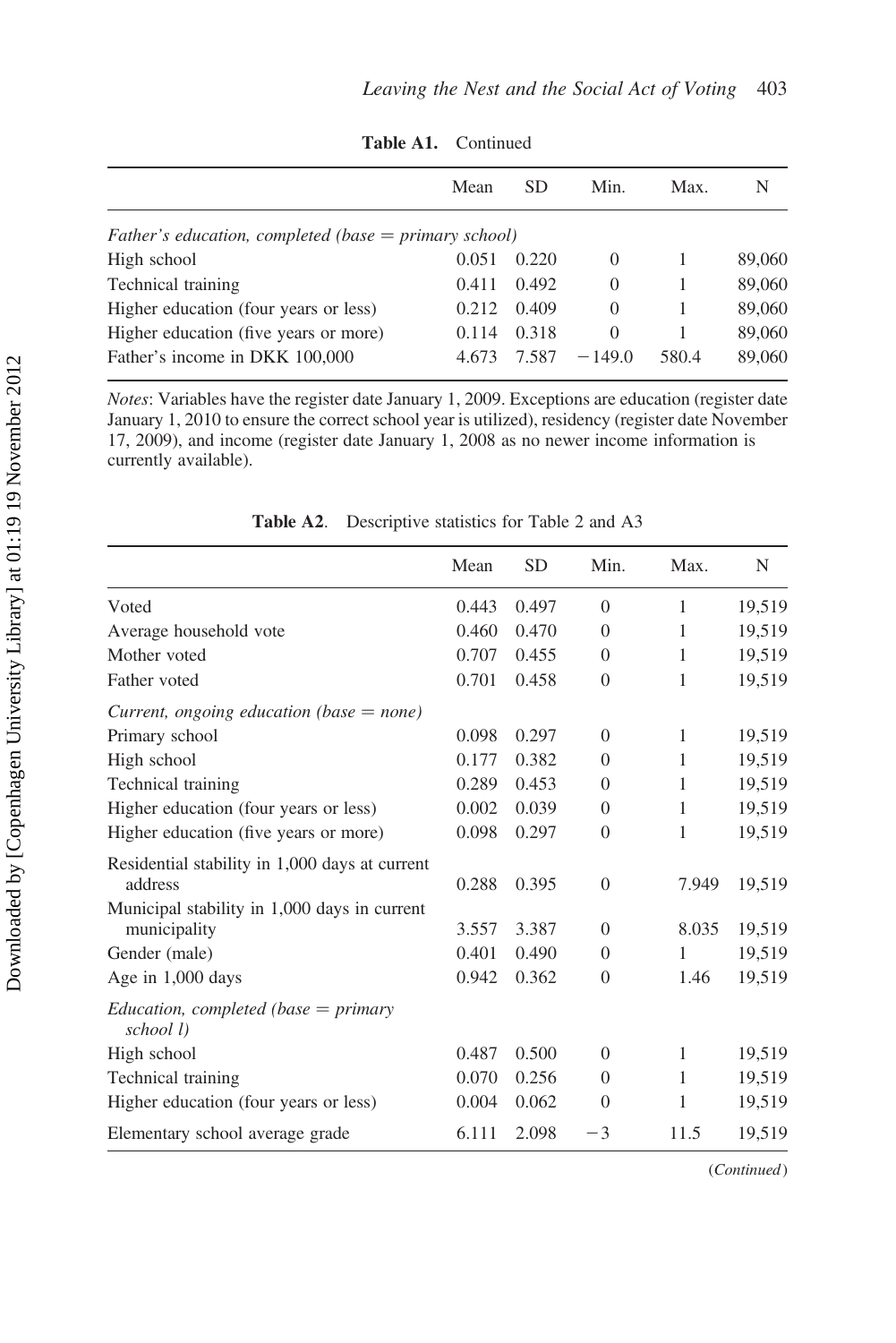|                                                                                                                            | Mean   | <b>SD</b> | Min.           | Max.         | N      |
|----------------------------------------------------------------------------------------------------------------------------|--------|-----------|----------------|--------------|--------|
| Income in DKK 100,000                                                                                                      | 1.020  | 0.687     | $-2.211$       | 35.20        | 19,519 |
| Married                                                                                                                    | 0.007  | 0.084     | $\Omega$       | 1            | 19,519 |
| Non-Danish, Western ethnicity                                                                                              | 0.004  | 0.060     | $\theta$       | 1            | 19,519 |
| Non-Danish, non-Western ethnicity                                                                                          | 0.119  | 0.323     | $\Omega$       | 1            | 19,519 |
| Non-Danish, Western citizenship                                                                                            | 0.006  | 0.078     | $\theta$       | 1            | 19,519 |
| Non-Danish, non-Western citizenship                                                                                        | 0.039  | 0.195     | $\Omega$       | 1            | 19,519 |
| Mother's age                                                                                                               | 11.162 | 1.825     | 5.69           | 18.8         | 19,519 |
| Mother's education, completed (base $=$ primary school)                                                                    |        |           |                |              |        |
| High School                                                                                                                | 0.052  | 0.221     | $\Omega$       | 1            | 19,519 |
| Technical training                                                                                                         | 0.347  | 0.476     | $\Omega$       | $\mathbf{1}$ | 19,519 |
| Higher education (four years or less)                                                                                      | 0.281  | 0.450     | $\theta$       | 1            | 19,519 |
| Higher education (five years or more)                                                                                      | 0.071  | 0.257     | $\overline{0}$ | 1            | 19,519 |
| Mother's income in DKK 100,000                                                                                             | 3.164  | 1.868     | $-13.17$       | 71.56        | 19,519 |
| Father's age                                                                                                               | 12.233 | 2.144     | 5.515          | 23.75        | 19,519 |
| Father's education, completed (base $=$ primary school)                                                                    |        |           |                |              |        |
| High school                                                                                                                | 0.051  | 0.219     | $\Omega$       | 1            | 19,519 |
| Technical training                                                                                                         | 0.391  | 0.488     | $\Omega$       | $\mathbf{1}$ | 19,519 |
| Higher education (four years or less)                                                                                      | 0.198  | 0.398     | $\overline{0}$ | 1            | 19,519 |
| Higher education (five years or more)                                                                                      | 0.111  | 0.314     | $\Omega$       | 1            | 19,519 |
| Father's income in DKK 100,000                                                                                             | 4.374  | 7.258     | $-67.29$       | 528.4        | 19,519 |
| Average household age                                                                                                      | 2.967  | 3.436     | 0.001          | 25.78        | 19,519 |
| Average household income in DKK 100,000<br>Proportion household with a given completed education (base $=$ primary school) | 1.654  | 1.483     | $-11.68$       | 100.2        | 19,519 |
| High school                                                                                                                | 0.378  | 0.460     | $\theta$       | 1            | 19,519 |
| Technical training                                                                                                         | 0.184  | 0.359     | $\theta$       | 1            | 19,519 |
| Higher education (four years or less)                                                                                      | 0.070  | 0.228     | $\theta$       | 1            | 19,519 |
| Higher education (five years or more)                                                                                      | 0.017  | 0.110     | $\Omega$       | 1            | 19,519 |
| Proportion household with a given ongoing education (base $=$ none)                                                        |        |           |                |              |        |
| Primary school                                                                                                             | 0.001  | 0.026     | $\theta$       | 1            | 19,519 |
| High school                                                                                                                | 0.048  | 0.199     | $\Omega$       | 1            | 19,519 |
| Technical training                                                                                                         | 0.117  | 0.304     | $\Omega$       | 1            | 19,519 |
| Higher education (four years or less)                                                                                      | 0.228  | 0.398     | $\theta$       | 1            | 19,519 |
| Higher education (five years or more)                                                                                      | 0.021  | 0.131     | $\theta$       | 1            | 19,519 |

Table A2. Continued

Notes: variables have the register date January 1, 2009. Exceptions are education (register date January 1, 2010 to ensure the correct school year is utilized), residency (register date November 17, 2009), and income (register date January 1, 2008 as no newer income information is currently available).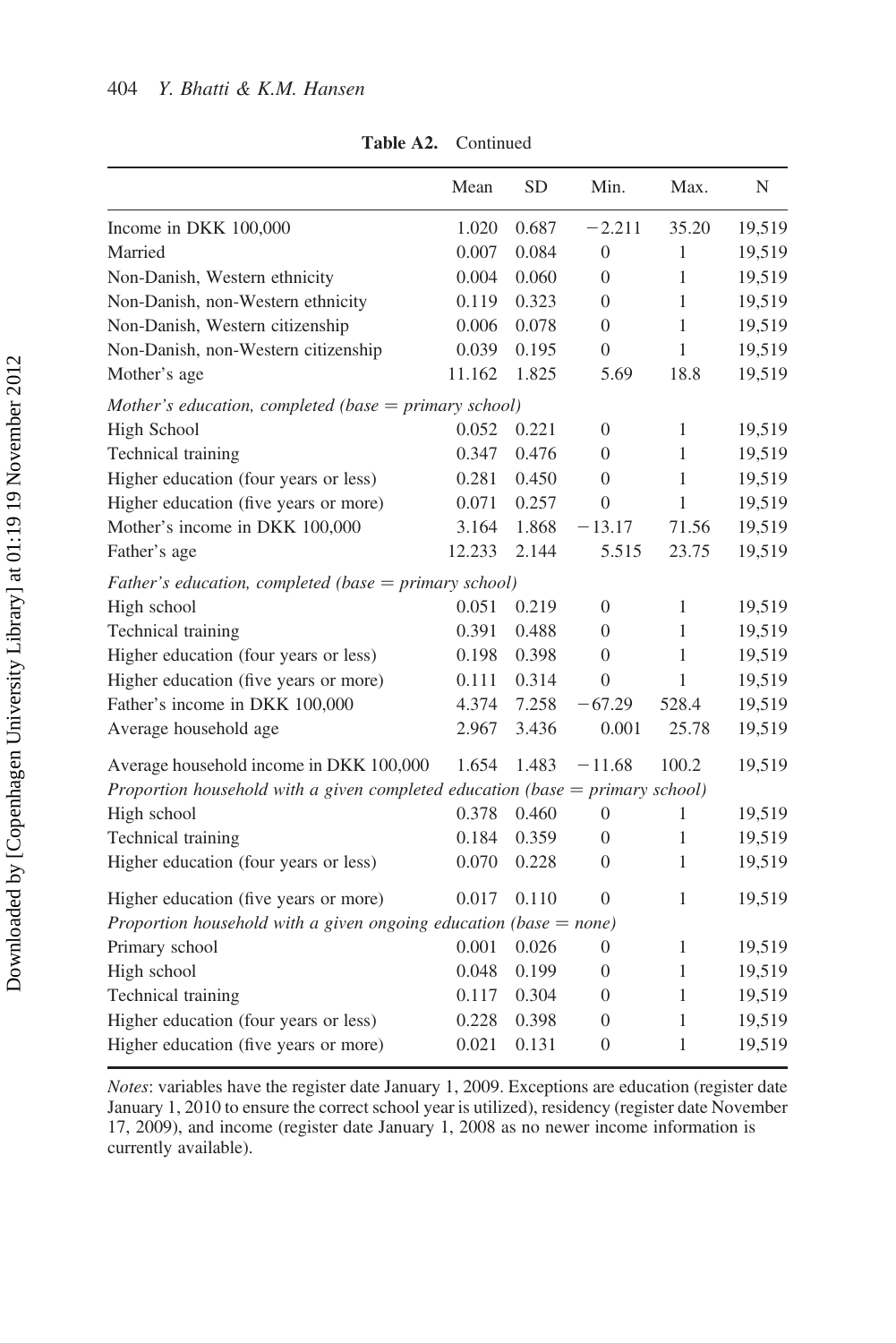|                                                           | Logistic coef.        | % effect                 |
|-----------------------------------------------------------|-----------------------|--------------------------|
| Average household vote                                    | $2.64***(0.047)$      | 56                       |
| Mother voted                                              | $0.64***(0.047)$      | 15                       |
| Father voted                                              | $0.40***$ $(0.046)$   | 9                        |
| Current, ongoing education (base $=$ none)                |                       |                          |
| Primary school                                            | 0.17(0.45)            | $\overline{4}$           |
| High school                                               | $0.35***(0.080)$      | 8                        |
| Technical training                                        | 0.037(0.057)          | 1                        |
| Higher education (four years or less)                     | $0.45***(0.055)$      | 11                       |
| Higher education (five years or more)                     | 0.48(0.49)            | 12                       |
| Residential stability in 1,000 days at current address    | 0.040(0.046)          | 1                        |
| Municipal stability in 1,000 days in current municipality | $0.037***$ $(0.0056)$ | 1                        |
| Age in 1,000 days                                         | 0.11(0.25)            |                          |
| Age in 1,000 days^2                                       | $-0.036(0.14)$        |                          |
| $Education, completed (base = primary school)$            |                       |                          |
| High school                                               | 0.097(0.064)          | 2                        |
| Technical training                                        | 0.12(0.078)           | 3                        |
| Higher education (four years or less)                     | $-0.14(0.28)$         | $-3$                     |
| Elementary school grade average                           | $0.12***$ (0.013)     | 3                        |
| Income in DKK 100,000                                     | $-0.071$ * (0.033)    | $-2$                     |
| Married                                                   | 0.056(0.20)           | $\mathbf{1}$             |
| Ethnicity (base = $Danish$ )                              |                       |                          |
| Non-Danish, Western ethnicity (e.g., Europe, US)          | $-0.35(0.34)$         | $-8$                     |
| Non-Danish, non-Western ethnicity (e.g., Middle East)     | $-0.35***(0.085)$     | $-8$                     |
| Citizenship (base = $Danish$ )                            |                       |                          |
| Non-Danish, Western citizenship                           | 0.098(0.27)           | 2                        |
| Non-Danish, non-Western citizenship                       | 0.042(0.13)           | 1                        |
| Mother's age                                              | $-0.027(0.11)$        |                          |
| Mother's age^2                                            | 0.0015(0.0048)        |                          |
| Mother's education, completed (base $=$ primary school)   |                       |                          |
| High school                                               | $-0.16(0.092)$        | $-4$                     |
| Technical training                                        | $-0.092(0.050)$       | $-2$                     |
| Higher education (four years or less, e.g., BA)           | $0.16**$ (0.057)      | $\overline{4}$           |
| Higher education (five years or more, e.g., MA)           | $0.35***(0.096)$      | 9                        |
| Mother's income in DKK 100,000                            | $-0.0079(0.011)$      | $\overline{0}$           |
| Father's age                                              | 0.018(0.084)          |                          |
| Father's age^2                                            | $-0.00068(0.0032)$    | $\overline{\phantom{a}}$ |

Table A3. Full model for Table 2 (excluding 43 municipal dummies)

(Continued)